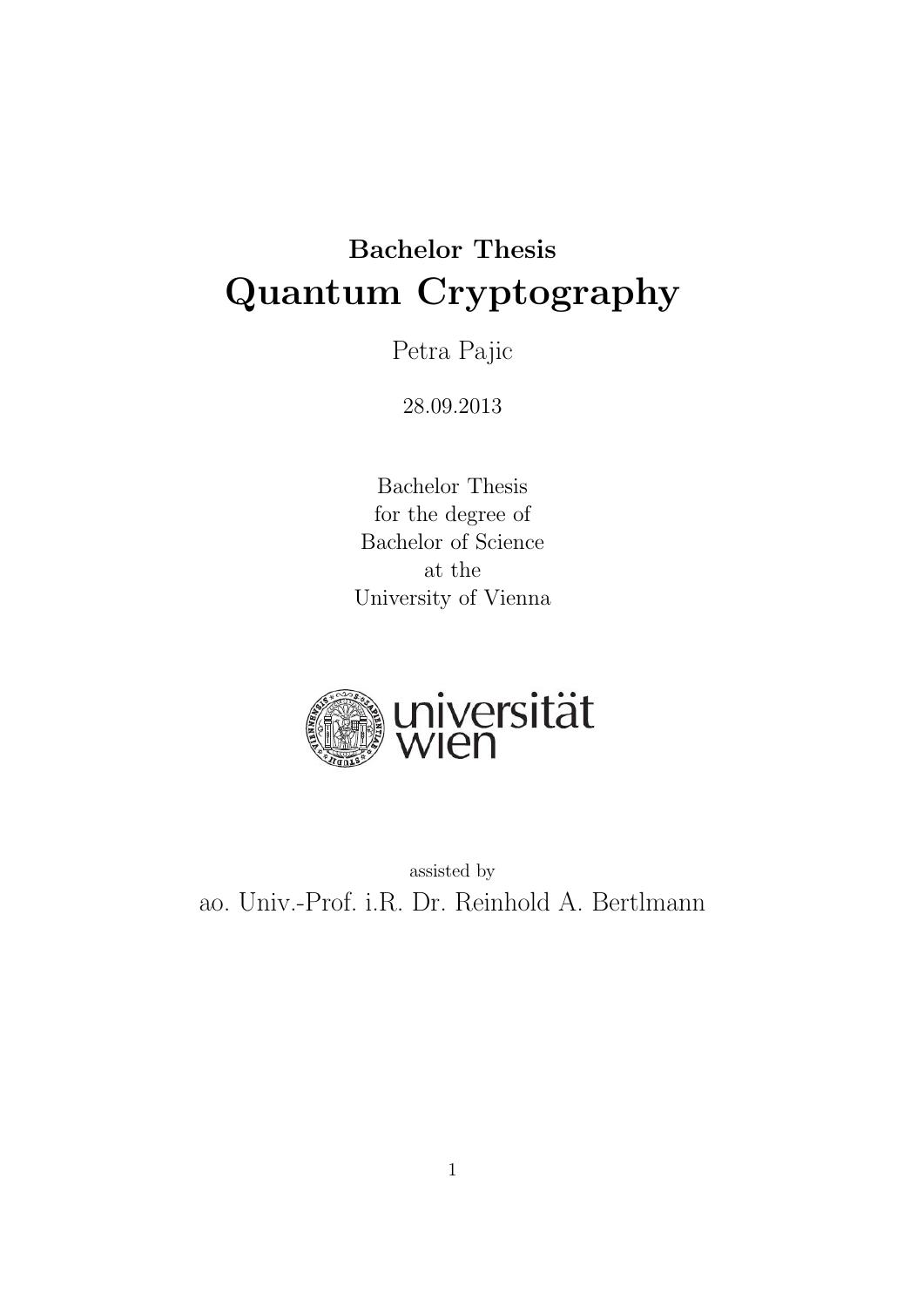# CONTENTS 2

# Contents

| $\mathbf 1$    | Introduction                    |                                        |                  |  |  |  |  |  |  |
|----------------|---------------------------------|----------------------------------------|------------------|--|--|--|--|--|--|
| $\overline{2}$ |                                 | <b>History of Cryptography</b>         | $\boldsymbol{4}$ |  |  |  |  |  |  |
| 3              | Classical Cryptography          |                                        |                  |  |  |  |  |  |  |
|                | 3.1                             | Symmetrical (Secret-Key) Cryptosystem  | 6                |  |  |  |  |  |  |
|                | 3.2                             | Asymmetrical (Public-Key) Cryptosystem | $\overline{7}$   |  |  |  |  |  |  |
| 4              | <b>Quantum Key Distribution</b> |                                        |                  |  |  |  |  |  |  |
|                | 4.1                             | No-Cloning Theorem                     | 9                |  |  |  |  |  |  |
|                | 4.2                             |                                        | 11               |  |  |  |  |  |  |
|                |                                 | 4.2.1                                  | 13               |  |  |  |  |  |  |
|                |                                 | 4.2.2                                  | 13               |  |  |  |  |  |  |
|                | 4.3                             |                                        | 15               |  |  |  |  |  |  |
|                |                                 | 4.3.1                                  | 18               |  |  |  |  |  |  |
| 5              |                                 | Real-World Implementation              | 20               |  |  |  |  |  |  |
|                | 5.1                             |                                        | 20               |  |  |  |  |  |  |
|                | 5.2                             |                                        | 22               |  |  |  |  |  |  |
|                | 5.3                             | The "Venus von Willendorf" Experiment  | 22               |  |  |  |  |  |  |
| 6              |                                 | Conclusion                             | 25               |  |  |  |  |  |  |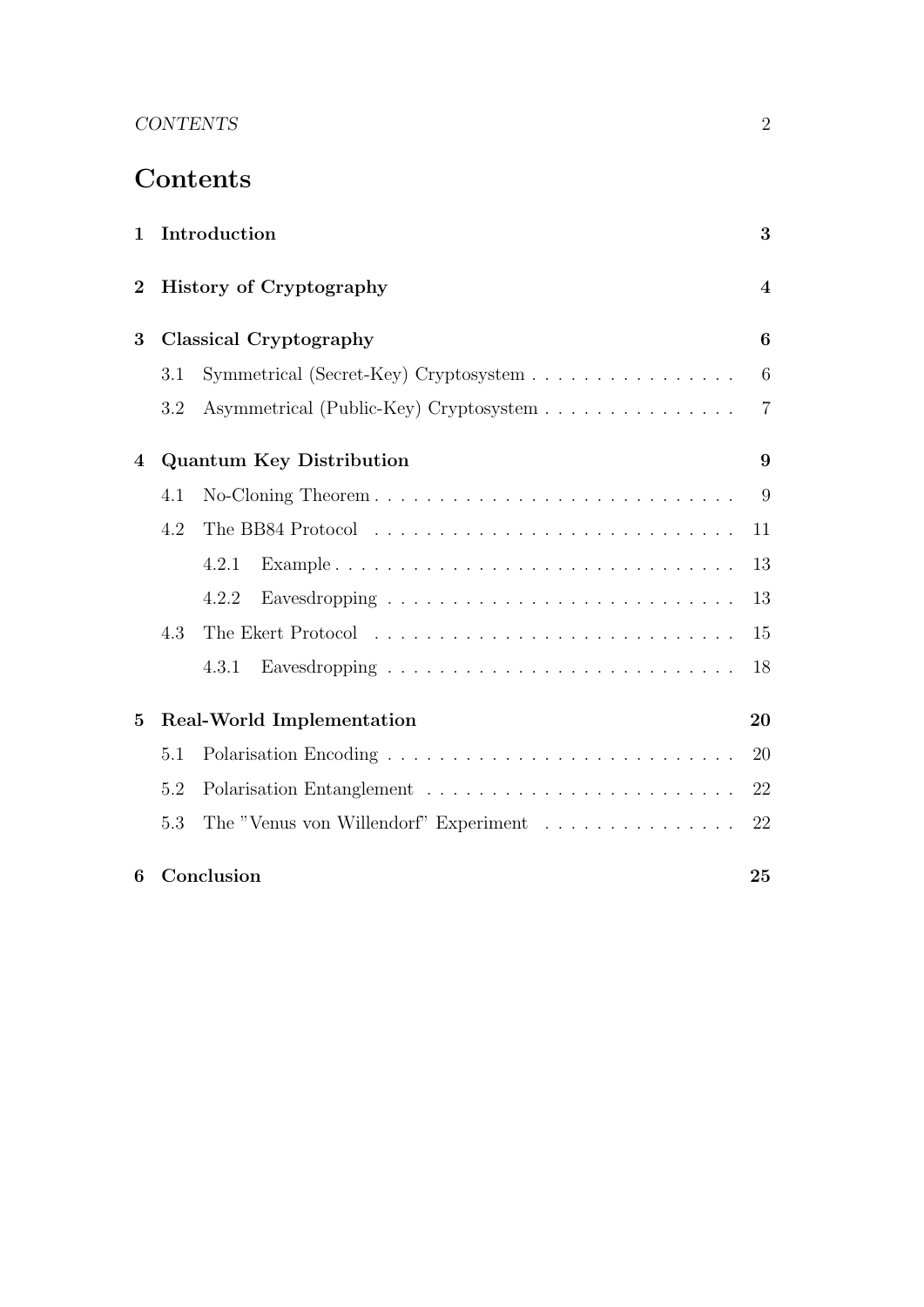#### 1 INTRODUCTION 3

# 1 Introduction

Since the beginning of the twentieth century, physicists have followed with great interest the developments in quantum physics. Even people who never had the pleasure of attending a quantum mechanics course are fascinated by the often bizarre behaviour which differs from classical observations. For example, almost everyone has heard at least of one of the famous quotes concerning quantum mechanics. These include Niels Bohr's quote "Those who are not shocked when they first come across quantum theory cannot possibly have understood it" and Albert Einstein's claim that "God does not play dice".

Another reason for the great attraction of this theory is that one has to give up the classical way of thinking, in order to get an idea of the concept of quantum physics. Otherwise, it would not be possible to explain, for instance, quantum entanglement.

There is a set of rules that belongs to quantum physics which cannot be fully understood by everyday physics. For example:

- The no-cloning theorem states that one cannot create a copy of an unknown quantum state.
- One cannot measure a system without perturbing it.
- The uncertainty principle states that one cannot simultaneously measure complementary variables (such as position and momentum of a particle) with arbitrarily high precision.

The given examples have one thing in common: They conclude what cannot be done [1]. This leads to a negative viewpoint of quantum mechanics. But on closer inspection, it turns out that these properties have their positive sides. Quantum cryptography is the best example that these "drawbacks" can be turned into useful applications. But what exactly is quantum cryptography?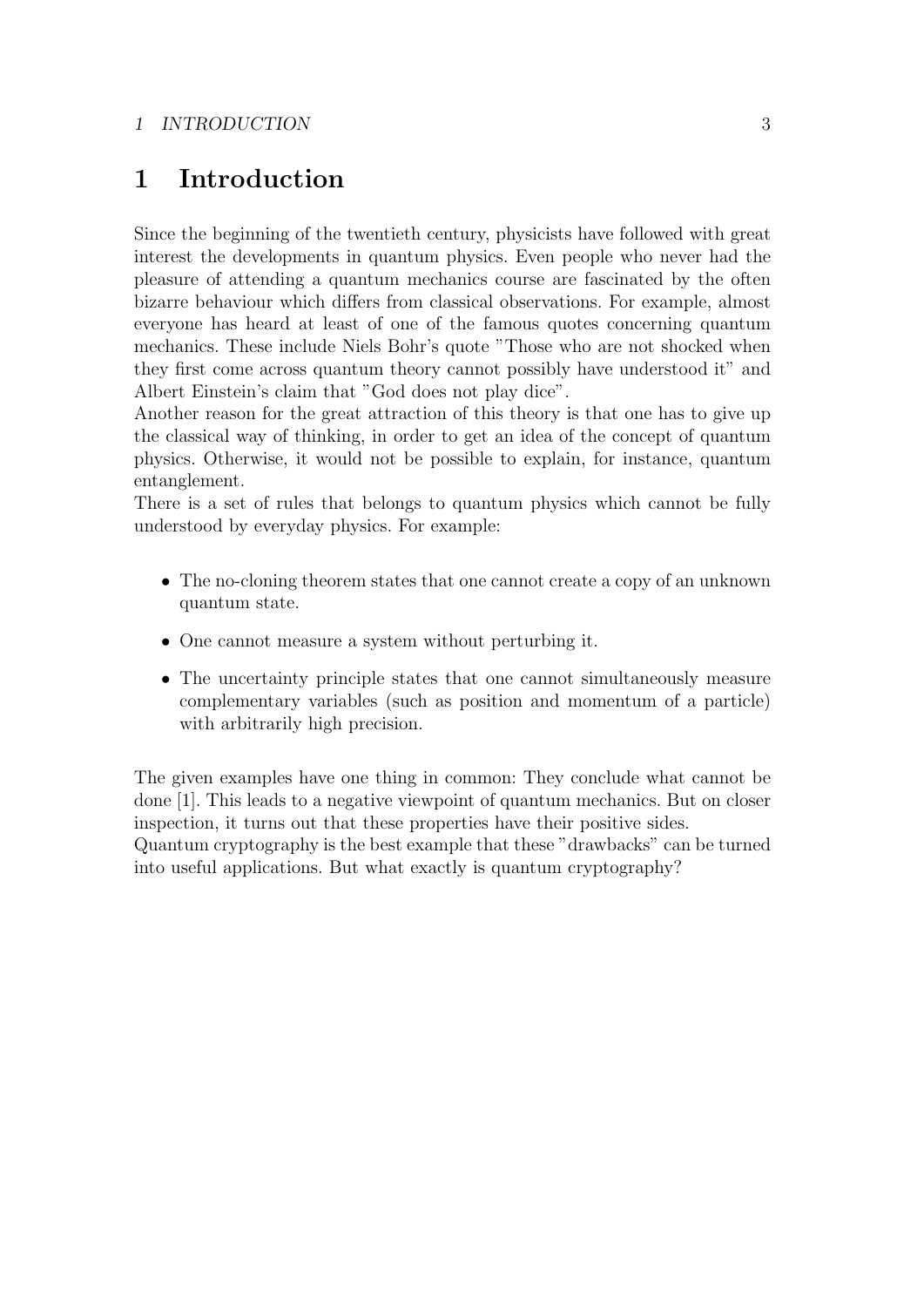#### 2 HISTORY OF CRYPTOGRAPHY 4

# 2 History of Cryptography

Cryptography (from Greek kryptós "hidden" and gráphein "writing")[2] is the art of creating secure codes, whereas cryptanalysis deals with breaking these codes. These two fields belong to cryptology, the science of secure communication [3].

Ancient civilisations, including Mesopotamians and ancient Egyptians, early realised the importance of communicating securely. They have been aware of the threat of revealing precious secrets to enemies. Throughout the years, many techniques of cryptography were developed to avoid that confidential information falls into the wrong hands [4].

Cryptography can be divided into two methods of encryption, known as transposition and substitution.

In transposition, the order of letters in a plaintext, which is the technical term for the message before being encrypted into a ciphertext, is rearranged by a certain permutation. A famous example for this method is called scytale, which represents the first ever military cryptographic device. It was used by Spartans military commanders around the fifth century BC. The scytale consists of a cylinder with a strip of leather or parchment wound around it. On this strip a message is written, which can only be read correctly if one uses a cylinder with the same diameter. Otherwise, it appears to be a list of random letters.



Figure 1: The scytale is the first military cryptographic device used by Spartans. [3]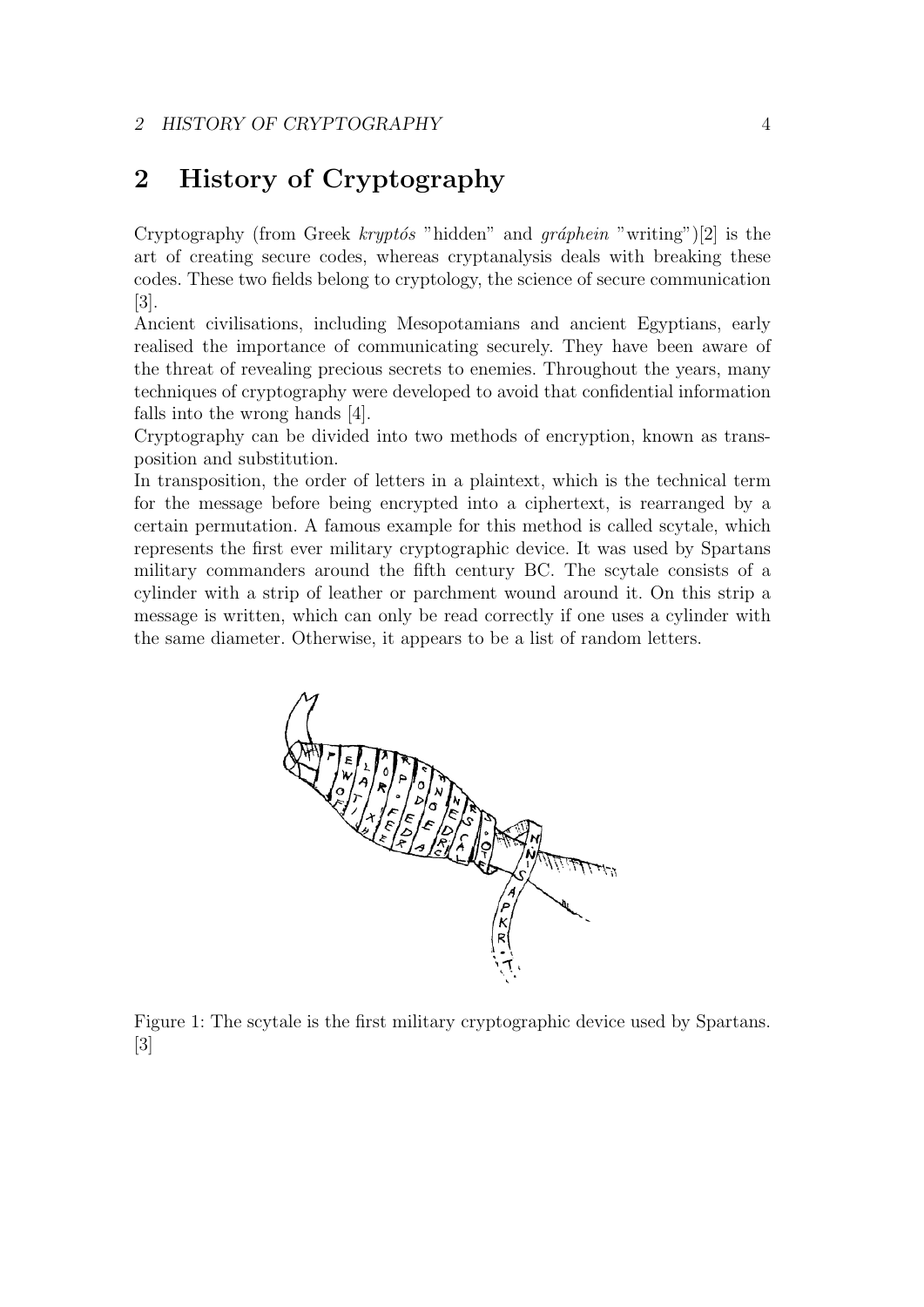### 2 HISTORY OF CRYPTOGRAPHY 5

In transposition each letter is rearranged in a different order, but its identity is left unchanged. In contrast to that, in substitution each letter changes its identity, but keeps its position.

A simple letter substitution was used by Julius Caesar for military purposes. In his message, each letter was replaced by the letter that followed three places further down the alphabet. Therefore, the letter A is substituted by D, B by E, and so on. Using the Caesar substitution, for example the word "folk" transforms into "iron". Note that this process, where the alphabet is shifted a certain number of places (not just three), is called Caesar cipher.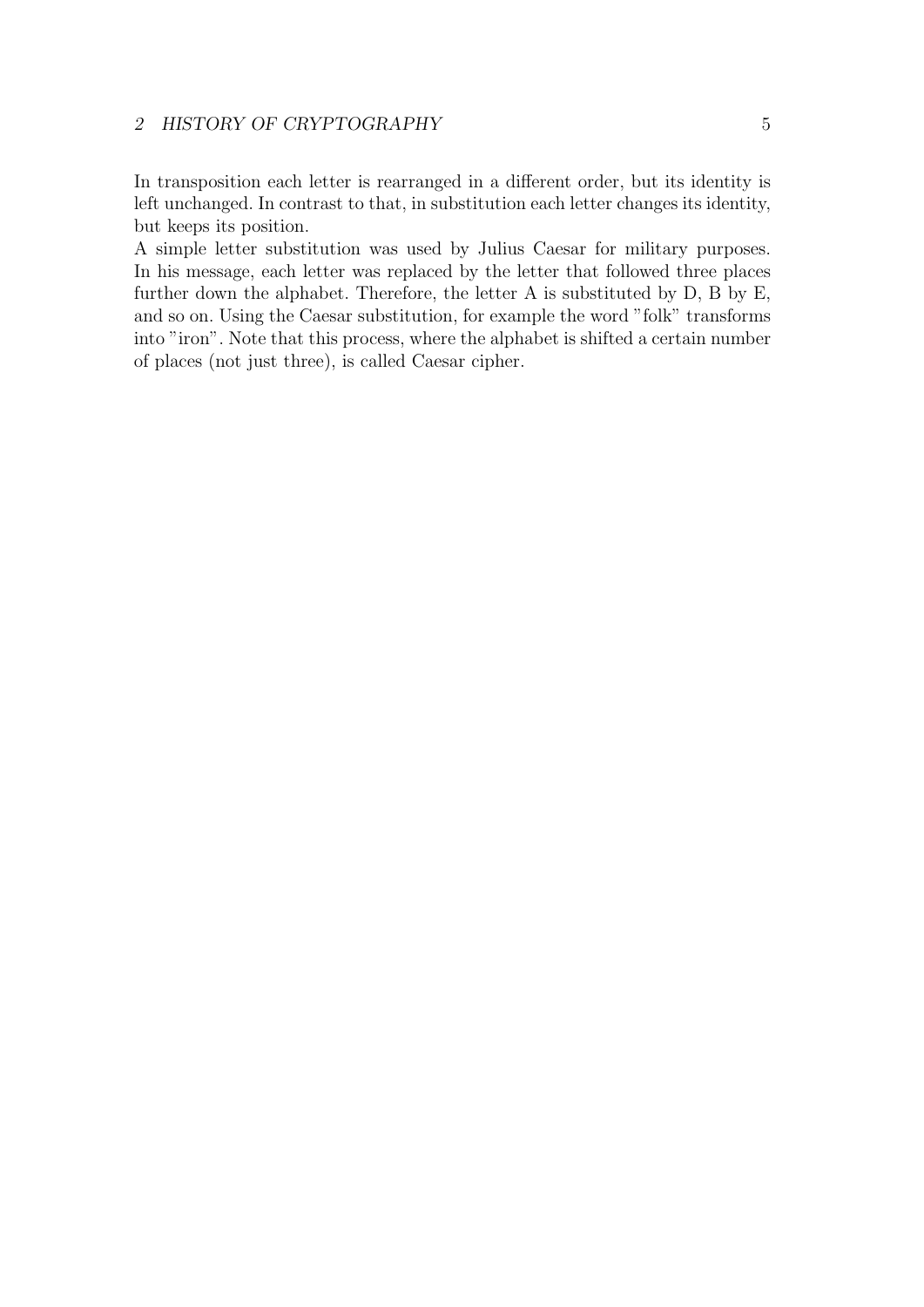# 3 Classical Cryptography

Nowadays, the security of a cryptogram is not dependent on the secrecy of the encryption and decryption process, but rather on the secrecy of the key. The key must contain randomly chosen and sufficiently long string of bits in order to guarantee that it is impossible to unlock the cryptogram without the key. This demand is softened in practice. The idea is that the valuable information must remain secret at least as long as the time required to break the code [1].

In order to explain the following cryptosystems, it is convenient to introduce Alice and Bob, two parties who want to communicate secretly, as well as Eve, the unauthorized eavesdropper.

One distinguishes between two cryptosystems: the symmetrical and the asymmetrical cryptosystem.

### 3.1 Symmetrical (Secret-Key) Cryptosystem

The symmetrical cryptosystem shares the key in secret, therefore it is also known as secret-key cryptosystem. It uses a single key for both encryption and decryption. The "one-time pad" belongs to this category and was invented by the American engineer Gilbert Vernam in 1917. In this cryptosystem, Alice adds a randomly generated key to the plaintext and receives a ciphertext. This scrambled message is sent to Bob, who decrypts the ciphertext by subtracting the same key. The best way to illustrate the Vernam's one-time pad scheme is by the following example.

Using a simple digital alphabet with capital letters

|    |    | $\cdots$ | $\cdots$ |    |  |
|----|----|----------|----------|----|--|
| ◡∸ | ◡◡ | $\cdots$ | $\cdots$ | ∠ບ |  |

Alice sends the message "Bertlmann" to Bob and obtains during the encryption process the ciphertext:

| Alice                  | Encryption |    |    |    |                |    |    |    |    |  |
|------------------------|------------|----|----|----|----------------|----|----|----|----|--|
| <b>Message</b>         |            | E  | R  | T  |                | М  | A  |    |    |  |
| Plaintext              | 02         | 05 | 18 | 20 | 12             | 13 |    |    | 14 |  |
| Key                    | 26         | በ7 | 13 | 05 | 0 <sub>2</sub> |    | 03 | 21 |    |  |
| Ciphertext (mod $26$ ) | 02         | 12 | 05 | 25 | 14             | 24 |    | 09 | 24 |  |

Note that the ciphertext is as random as the key. Consequently, they both do not contain any information.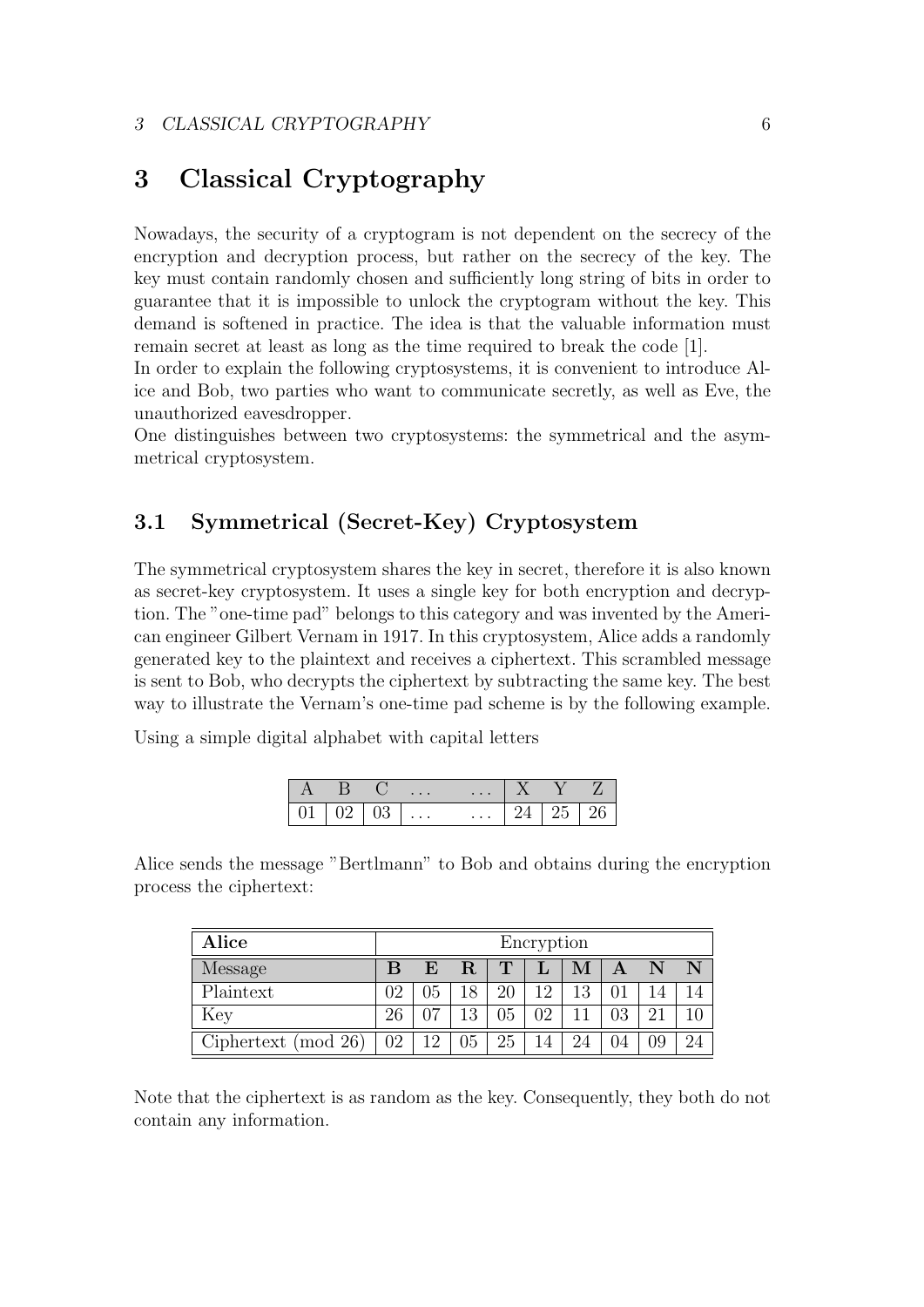| <b>Bob</b>         | Decryption |                 |    |             |    |    |    |    |    |
|--------------------|------------|-----------------|----|-------------|----|----|----|----|----|
| Ciphertext         | 02         | 1 ດ             | 05 | 25          | 14 | 24 | 04 | 09 | 24 |
| Key                | 26         | $\Omega$        | 12 | 05          | 02 |    | 03 | 21 |    |
| Plaintext (mod 26) | 02         | 05 <sub>1</sub> | 18 | 20          | 12 | 13 |    |    |    |
| Message            | В          | F,              | R  | $\mathbf T$ |    |    |    |    |    |

The ciphertext is now sent to Bob, who decrypts the message by subtracting the same key:

Years later it was shown that this cryptosystem provides perfect secrecy as long as the key is truly random and has the same length as the message. Furthermore, the key can be used only for a single encryption - hence the name "one-time pad" [5]. Although this classical cryptosystem is truly unbreakable, there are still drawbacks. The main problem is the key distribution. Alice and Bob have to use a very secure and reliable channel in order to share the key.

As already mentioned, the key has to be renewed for every single message. Otherwise, Eve could gain too much information after a certain amount of time. Repeating this whole procedure for every single key would become far too expensive.

### 3.2 Asymmetrical (Public-Key) Cryptosystem

The alternative method to symmetrical cryptosystem is the asymmetrical cryptosystem, which is often referred to as public-key cryptosystem. In contrast to the first method, the public-key cipher uses different keys for the encryption and decryption.

In 1978, the RSA encryption system was developed, the first implementation of the public-key cryptography technique. It was named after its inventors Ronald Rivest, Adi Shamir and Leonard Adleman [6] and is still widely used.

RSA works as follows:

Alice chooses a private key that she uses to compute a public key. Any interested party has access to this public key. If for instance Bob wants to securely communicate with Alice, he will use the public key to encrypt his message. He sends the encrypted message to Alice who decrypts it with the private key. Without knowing the private key, Eve cannot gain any valuable information, because knowledge of the public key will not help in decryption. Only the person with the private key, in this case Alice, can unlock the message.

Using the following padlock analogy, makes the method of asymmetric cryptography even clearer. Anybody can lock a padlock. However, only the person who has the key can open it.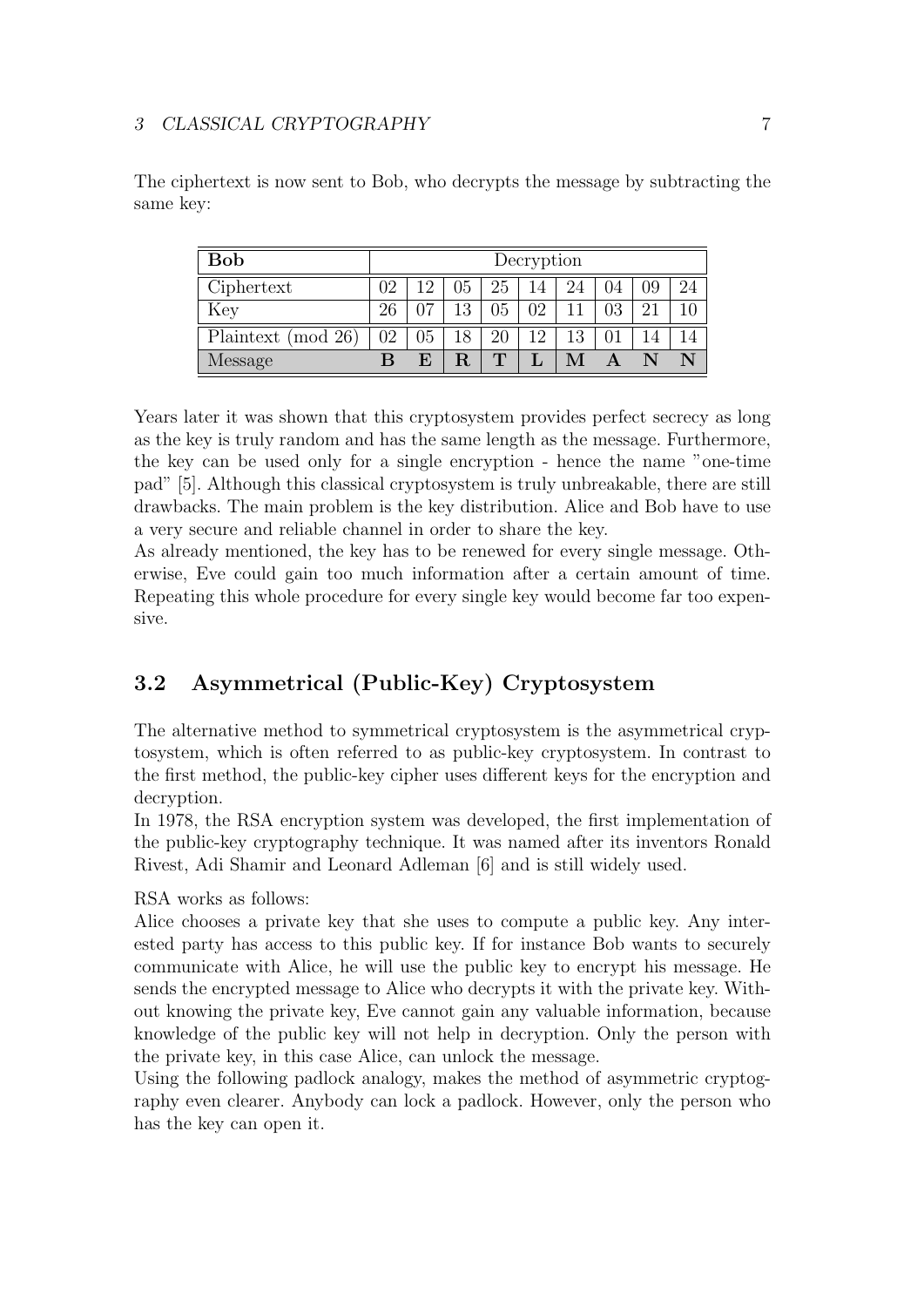#### 3 CLASSICAL CRYPTOGRAPHY 8

Imagine that Alice can produce many copies of open padlocks. These open padlocks can be interpreted as the public key. Bob who wants to send Alice a private message receives such an open padlock. Once the padlock is locked only Alice can access the data, because only she has the correct key. Obviously, Alice's key can be viewed as the private key [4].

A big advantage of public-key cryptosystems is that the key distribution problem does not appear. Over the last decades, these cryptosystems have become very popular. For example, parts of the Internet security are based on these systems. In theory, the process of the public-key cryptography technique seems simple. Nevertheless, it took some years to find a mathematical function that fulfils the needed criteria. The idea is to use one-way functions. For example, it is easy to compute the function  $f(x)$  knowing the variable x. But the opposite direction, computing x from  $f(x)$ , is more difficult. In this context, the word "difficult" is interpreted as follows: the time needed to do a task grows exponentially with the number of bits in the input. It is intuitively clear that calculating  $61 \times 89$  is much faster than finding the prime factors of 5429. However, the problem can be easily solved, if some additional information is given, for instance, knowing that 61 is one of the prime factors of 5429.

The major disadvantage of this system is that the security of RSA depends on unproven mathematical assumptions, namely on the difficulty of factorising large integers. Until now, it has not been possible to prove that an algorithm, which could factorise numbers fast enough, does not exist. Finding such an algorithm would cause that the whole security system collapses. For example, electronic money could become worthless overnight [1]. Indeed, recent developments in quantum computation have shown that it will be eventually possible to build quantum computers. In principle, these machines factorise much faster than classical computers [7]. Consequently, the security of RSA systems is dependent on the slowness of technological progress. There is no other way than turning to secret-key cryptosystems. As mentioned above, secret-key cryptosystems suffer from a major flaw: key distribution. However, quantum cryptography brings a new way of solving this problem.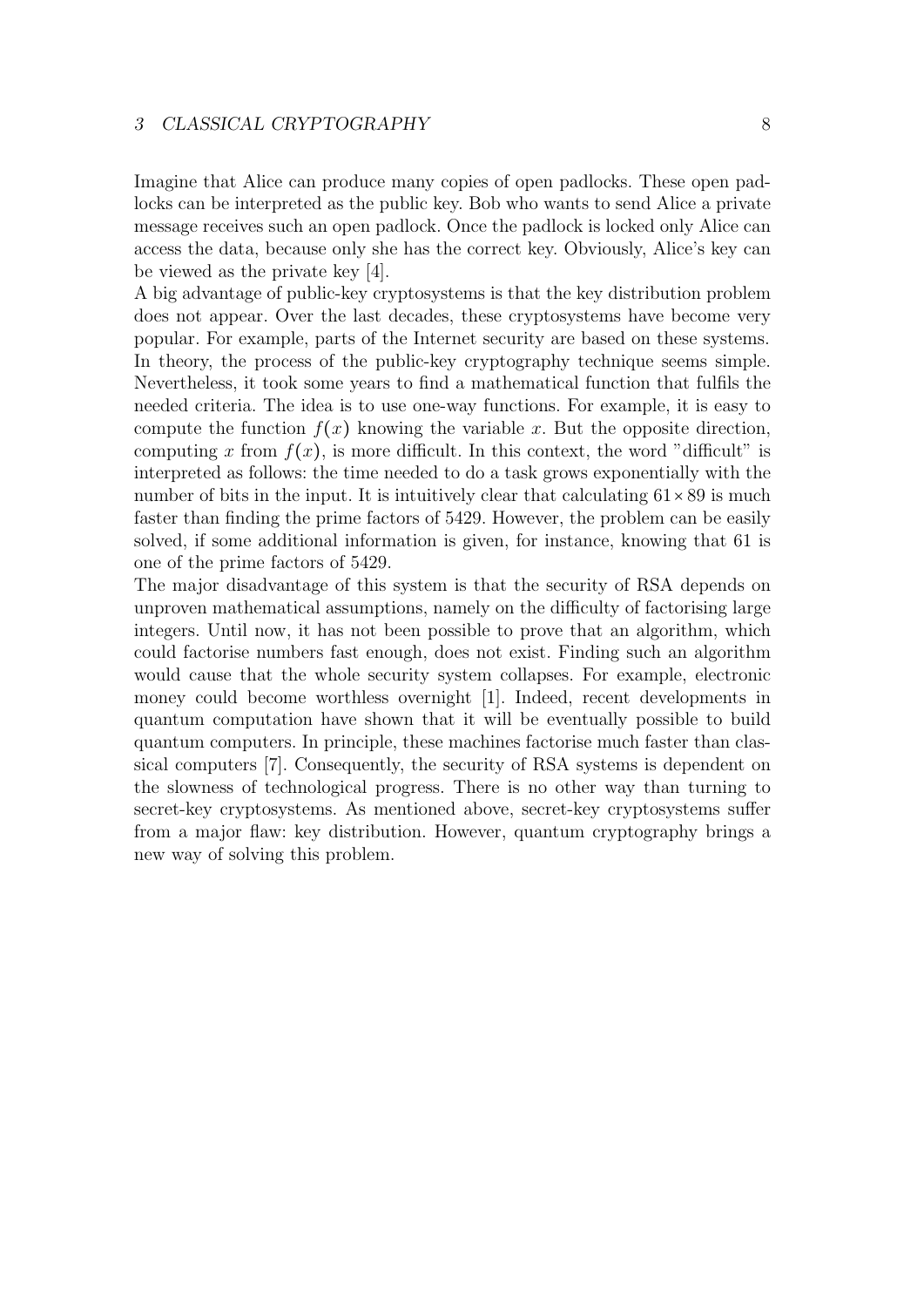# 4 Quantum Key Distribution

Because of the progress in quantum physics, cryptographers have to think of new methods to ensure security in communication, in particular when quantum computers become reality. It turns out that exactly the theory, that caused the need of a new cryptosystem, is the answer to the problem.

As already discussed, secret-key cryptosystems transmit a message with proven and absolute security. The only problem is distributing the key securely. But quantum cryptography enables that secret-key cryptosystems, as the Vernam one-time pad scheme, work.

Quantum cryptography makes it possible that two parties, in this case Alice and Bob, share a random key in a secure way. Therefore, the notion "quantum key distribution" is more accurate than "quantum cryptography".

In quantum key distribution, a single or entangled quantum is transmitted between Alice and Bob. Both have access to two channels: the quantum channel for the exchange of quanta and the classical public channel to verify that no eavesdropping has taken place. If Eve performs measurements on the transmitted quanta, Alice and Bob will discover the eavesdropping in the public communication. According to the rules of quantum mechanics, any measurement performed by Eve modifies the quantum state [3]. Furthermore, Eve cannot clone an arbitrary quantum state.

### 4.1 No-Cloning Theorem

In 1982, W.K. Wootters and W.H. Zurek published a paper with the title "A single quantum cannot be cloned" [8].

Suppose that there exists a unitary operator  $U_{cl}$  that can indeed clone an unknown quantum state of a photon or electron. This perfect cloning machine would have the following effect on an incoming photon with vertical polarisation  $|\uparrow\rangle$  and horizontal polarisation  $|\leftrightarrow\rangle$ :

$$
U_{cl}|\updownarrow\rangle \to |\updownarrow\rangle|\updownarrow\rangle \tag{1}
$$

$$
U_{cl}|\leftrightarrow\rangle \rightarrow |\leftrightarrow\rangle|\leftrightarrow\rangle. \tag{2}
$$

But a problem occurs when the cloning machine tries to copy a linear combination, such as  $\alpha | \updownarrow \rangle + \beta | \leftrightarrow \rangle$ .

Using the superposition principle and the linearity of quantum mechanics, one obtains as an output of the quantum cloner

$$
\alpha|\updownarrow\rangle|\updownarrow\rangle + \beta|\leftrightarrow\rangle. \tag{3}
$$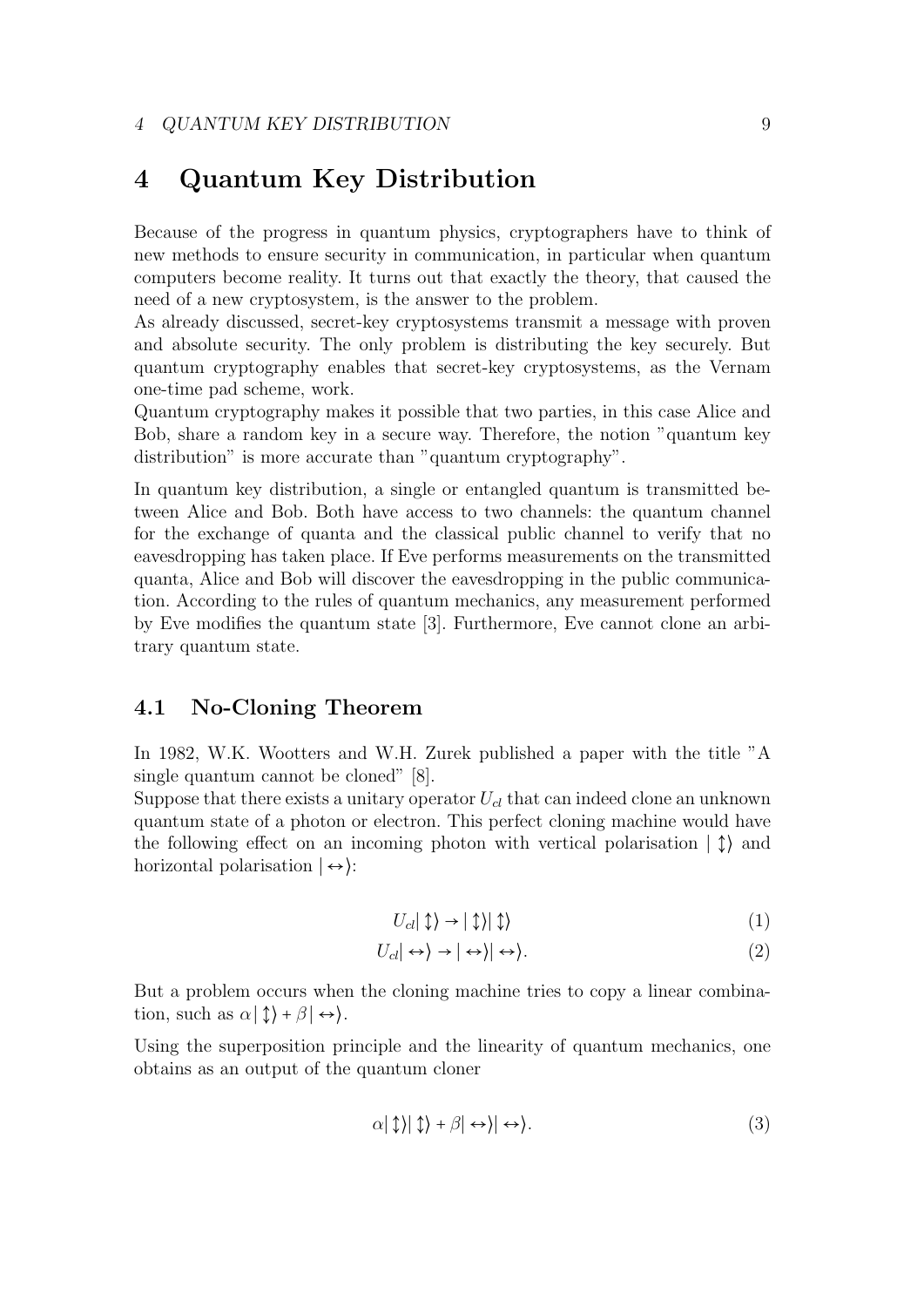But concentrating on the definition of cloning, one should get the following result: the original and the copy of the linear combination

$$
(\alpha \mid \updownarrow \rangle + \beta \mid \leftrightarrow \rangle)(\alpha \mid \updownarrow \rangle + \beta \mid \leftrightarrow \rangle). \tag{4}
$$

Obviously, the cloning machine does not give the correct result. This problem occurs due to the definition of cloning which requests that "two of the same" are equal to the square of the original state. This leads to a contradiction of the linearity of quantum mechanics.

Since quantum mechanical states are normalised, it follows:

$$
\langle \updownarrow | \leftrightarrow \rangle = \langle \updownarrow | \leftrightarrow \rangle^2. \tag{5}
$$

This equation is only fulfilled for  $\langle \updownarrow | \leftrightarrow \rangle = 1$  and  $\langle \updownarrow | \leftrightarrow \rangle = 0$ . This implies that either both states must be the same or the states are orthogonal to each other. Consequently, this result does not hold for more general quantum states.

One could build a quantum cloner that copies two orthogonal states. However, this cloner would only work for this special set of states. For instance, a quantum cloner which is able to copy the states  $\{|\updownarrow\rangle, |\leftrightarrow\rangle\}$  will fail for different orthogonal states, such as  $\{|\chi\rangle, |\zeta\rangle\}$ . But without further knowledge, one does not know which cloner fits the requirement.

One can conclude that it is impossible to clone an unknown state [9].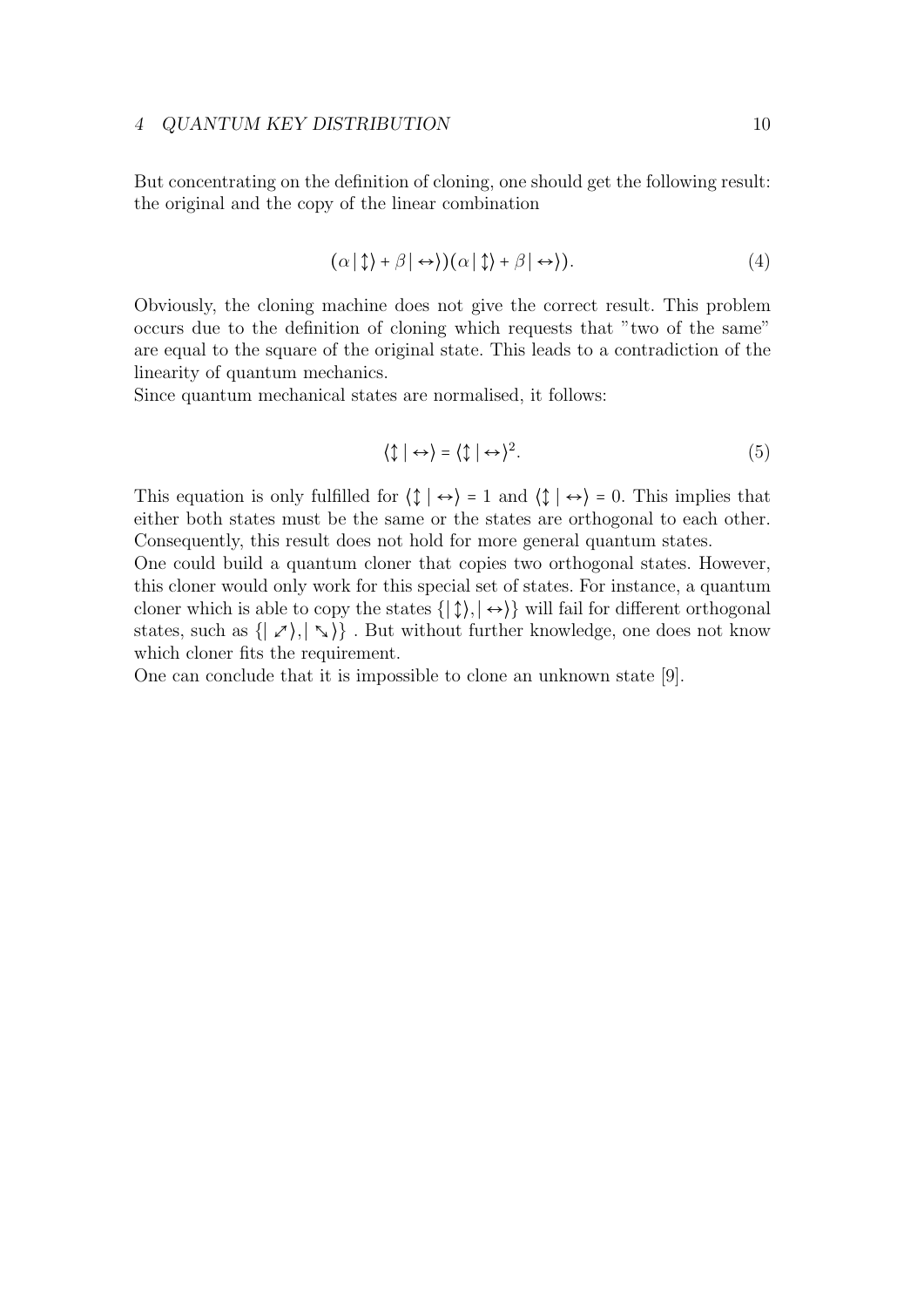### 4.2 The BB84 Protocol

In 1984, the first protocol for quantum cryptography was proposed by Charles H. Bennett and Gilles Brassard, therefore the name "BB84" [10]. In the protocol, they introduced a different foundation for cryptography - not relying on mathematical complexity but rather on quantum mechanics.

The BB84 protocol uses pulses of polarised light, where each pulse contains a single photon. Alice and Bob are connected by a quantum channel, for example an optical fibre, and a classical public channel, such as a phone line or an Internet connection. In practice, it is common to use the same link for both channels. In the case of polarised photons, this would be an optical fibre, differing only in the intensity of light pulses: for the quantum channel one photon per bit and for the classical channel hundreds of photons per bit [5].

In order to provide a secure communication, Alice can choose between four non-orthogonal states. She has two bases with polarised photons:

#### The horizontal-vertical basis ⊕

- Horizontally polarised ∣ ↔⟩
- Vertically polarised ∣ ↕⟩

#### and the diagonal basis ⊗

- $+45^{\circ}$  polarised  $\vert \nearrow$
- $-45^{\circ}$  polarised  $|\zeta\rangle$

To transmit information, a coding system is needed. In this case,  $|\uparrow\rangle$  and  $|\searrow\rangle$ code for 0, while  $|\leftrightarrow\rangle$  and  $|\not\supset\rangle$  code for 1. Alice chooses at random one of the polarisation states for each photon and sends the corresponding state to Bob. Note that "choosing a random" is a tricky problem in practice [1]. Now, Bob measures the incoming state in one of the two bases. If Alice and Bob use the same basis, they will get perfectly correlated results. However, every time when Bob chooses a different basis than Alice, he will not get any information about the state of the photon. For instance, if Alice sends a horizontally polarised photon ∣ ↔⟩ and Bob measures in the diagonal basis ⊗, he will get with a probability of 50 % either the +45○ or the −45○ polarised photon. Even if he finds out afterwards that he has chosen the wrong basis, he will not be able to determine which polarisation state Alice has sent.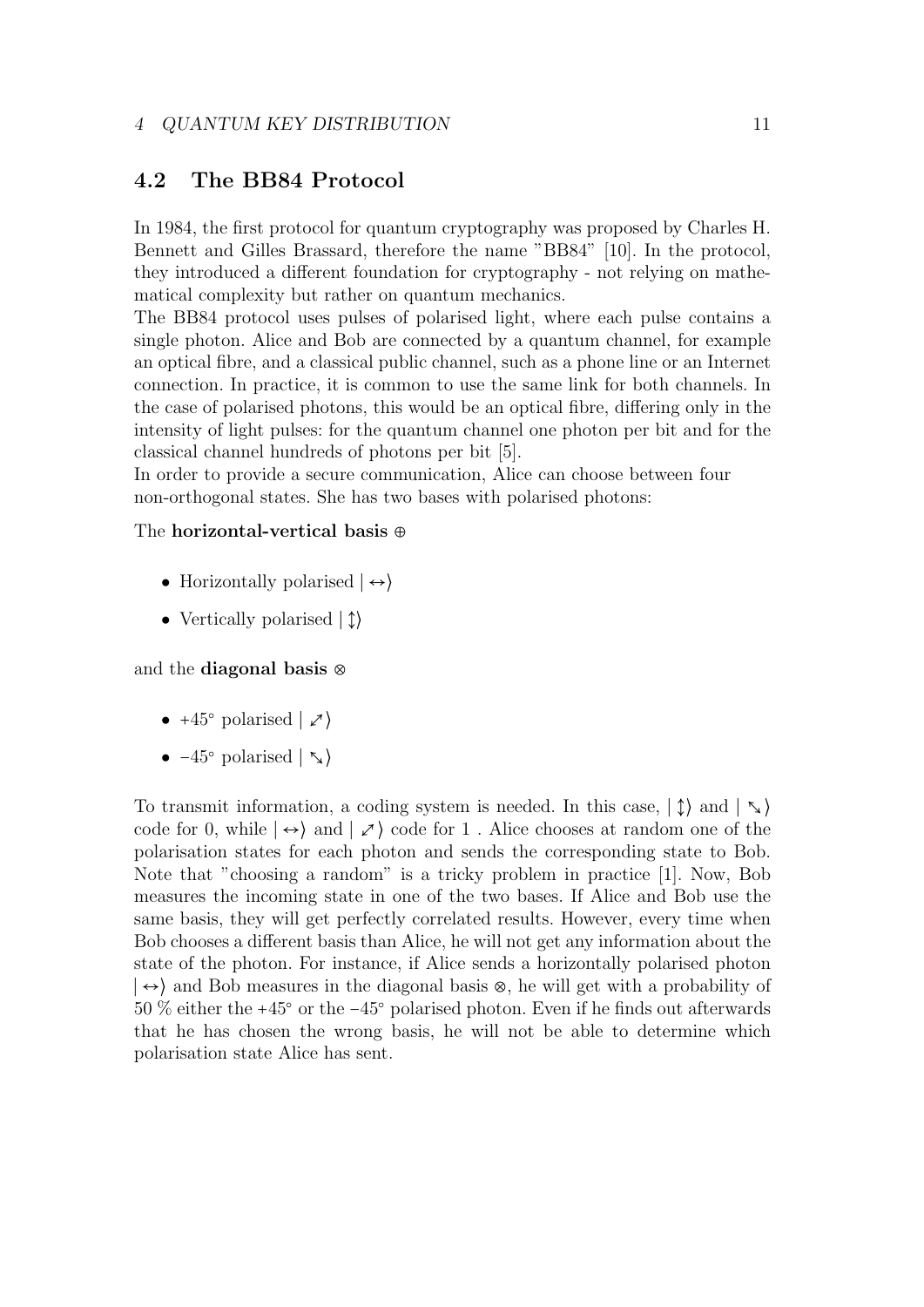

Figure 2: BB84 protocol [5]

The following steps describe the process of the BB84 protocol:

- 1. Alice chooses randomly both the basis and polarisation of each photon and sends the corresponding polarisation state to Bob.
- 2. Independently and randomly for each photon, Bob chooses one of the two bases. He either measures in the same basis as Alice and gets a perfectly correlated result or the exact opposite, he measures in the different basis than Alice and gets an uncorrelated result. Sometimes, it also happens that Bob does not register anything because of errors in the detection or in the transmission.
- 3. Bob obtains a string of all received bits, also called "raw key".
- 4. For each bit, Bob announces via the public channel which bases was used and which photons were registered. Of course, he does not reveal which result he obtained.
- 5. After comparing the selected bases, Alice and Bob keep only the bits corresponding to the same basis. Because both have randomly chosen the basis, they get correlated and uncorrelated results with equal probability. Therefore, about 50  $\%$  of the raw key is discarded. This shorter key is called sifted key.
- 6. Alice and Bob choose at random some of the remaining bits which they discard later to check the error rate. There are two main reasons why the error rate can differ from the expected value: technical imperfections in the set-up and a potential eavesdropper. To ensure a secret key, Alice and Bob must correct the errors. With the help of this procedure, they reduce Eve's knowledge of the key. The remaining string of bits is the secret key.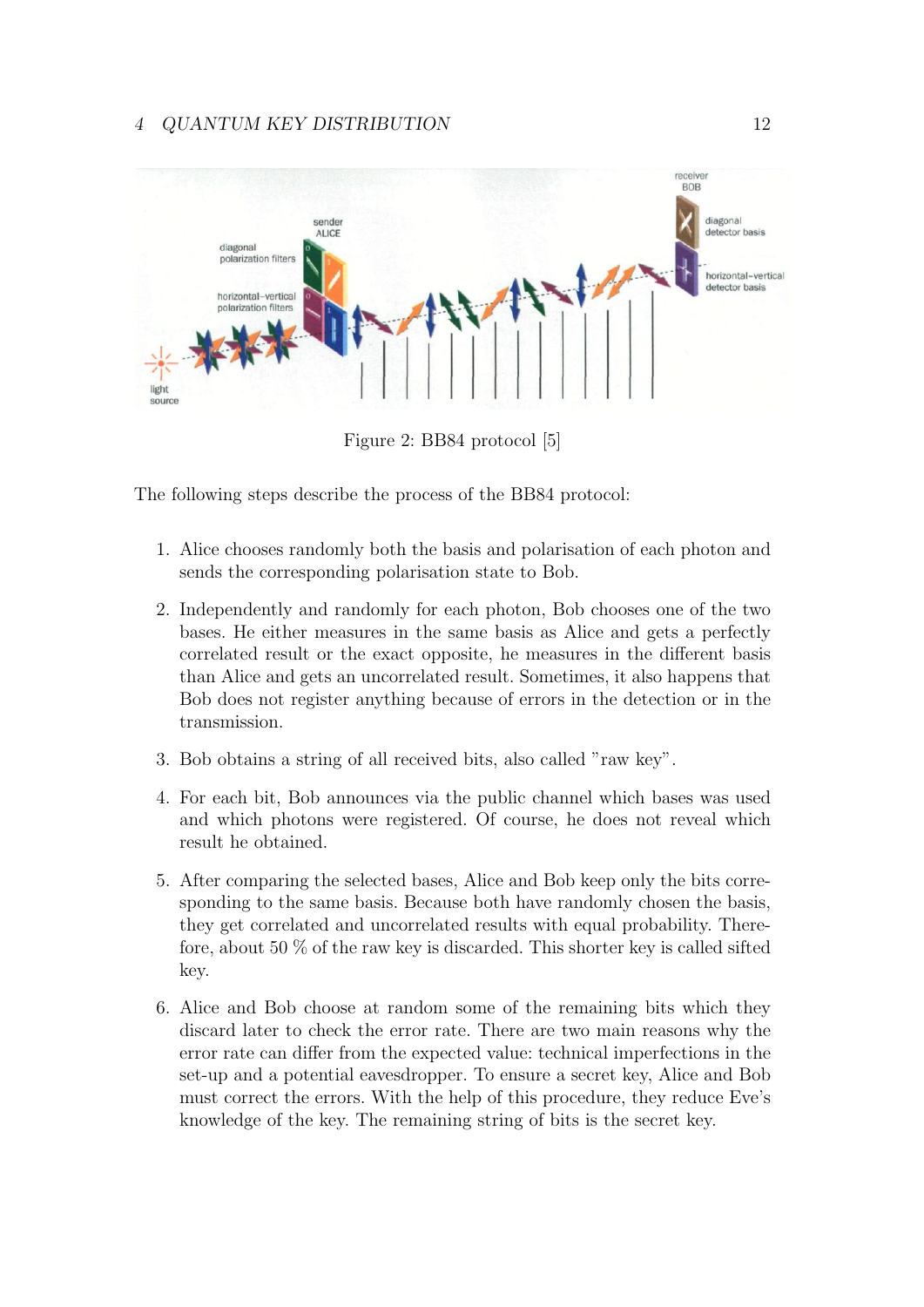#### 4 QUANTUM KEY DISTRIBUTION 13

7. Eventually, the actual process of securely encrypting a message can begin.

Note that the secret key is truly random and neither Alice nor Bob can decide which key results, because they choose randomly between the bases.

#### 4.2.1 Example

The following example is given to illustrate the process of the BB84 protocol. In this case  $|\uparrow\rangle$  and  $|\nwarrow\rangle$  code for 0, while  $|\nleftrightarrow\rangle$  and  $|\nearrow\rangle$  code for 1. Note that in practice Alice and Bob will choose in half of the cases the same basis.

| Alice's polar. states | ↙                          |   |                  | $\leftrightarrow$ | $\tilde{\phantom{a}}$ | $\mathcal{L}_{\mathcal{A}}$ , |   | $\boldsymbol{\mathcal{L}}$ | $\leftrightarrow$ |
|-----------------------|----------------------------|---|------------------|-------------------|-----------------------|-------------------------------|---|----------------------------|-------------------|
| Alice's bit value     |                            |   | 0                |                   |                       |                               |   |                            |                   |
| Bob's basis           | ⊗                          | ⊗ | $\oplus$         | ⊗                 | $\oplus$              | ⊗                             | ⊗ | $\oplus$                   | $\oplus$          |
| Bob's measured states | $\boldsymbol{\mathcal{L}}$ | ↙ |                  | ↙                 | $\leftrightarrow$     | $\boldsymbol{\mathcal{L}}$    |   | $\downarrow$               | $\leftrightarrow$ |
| Bob's bit value       |                            |   | $\left( \right)$ |                   |                       |                               |   |                            |                   |
| Same basis?           |                            | N | V                | N                 | N                     |                               |   | N                          |                   |
| Bit sequence          |                            |   |                  |                   |                       |                               |   |                            |                   |
| Test Eve?             | N                          |   | Ν                |                   |                       |                               |   |                            |                   |
| Secret key            |                            |   |                  |                   |                       |                               |   |                            |                   |

Figure 3: Alice chooses at random a polarisation state and sends it to Bob who chooses also at random a basis. After comparing their bases over a public channel, they discard bits that do not correspond to the same basis. Some of the remaining bits are used to test for Eve and are discarded as well. The retained bits form the secret key.

#### 4.2.2 Eavesdropping

Eve's goal is to obtain as much valuable information as possible. The easiest way is to intercept a qubit  $(=$  quantum bit) which is transmitted from Alice to Bob. But Eve must send a qubit to Bob. Otherwise, he will tell Alice to disregard this measurement, because he did not receive the expected qubit. Consequently, Eve would not gain any useful information.

In the ideal case, Eve would send a qubit in its original state. But because of the no-cloning theorem which states that creating a copy of an unknown quantum state is impossible, Eve must find another eavesdropping strategy.

One of them is the intercept-resend strategy.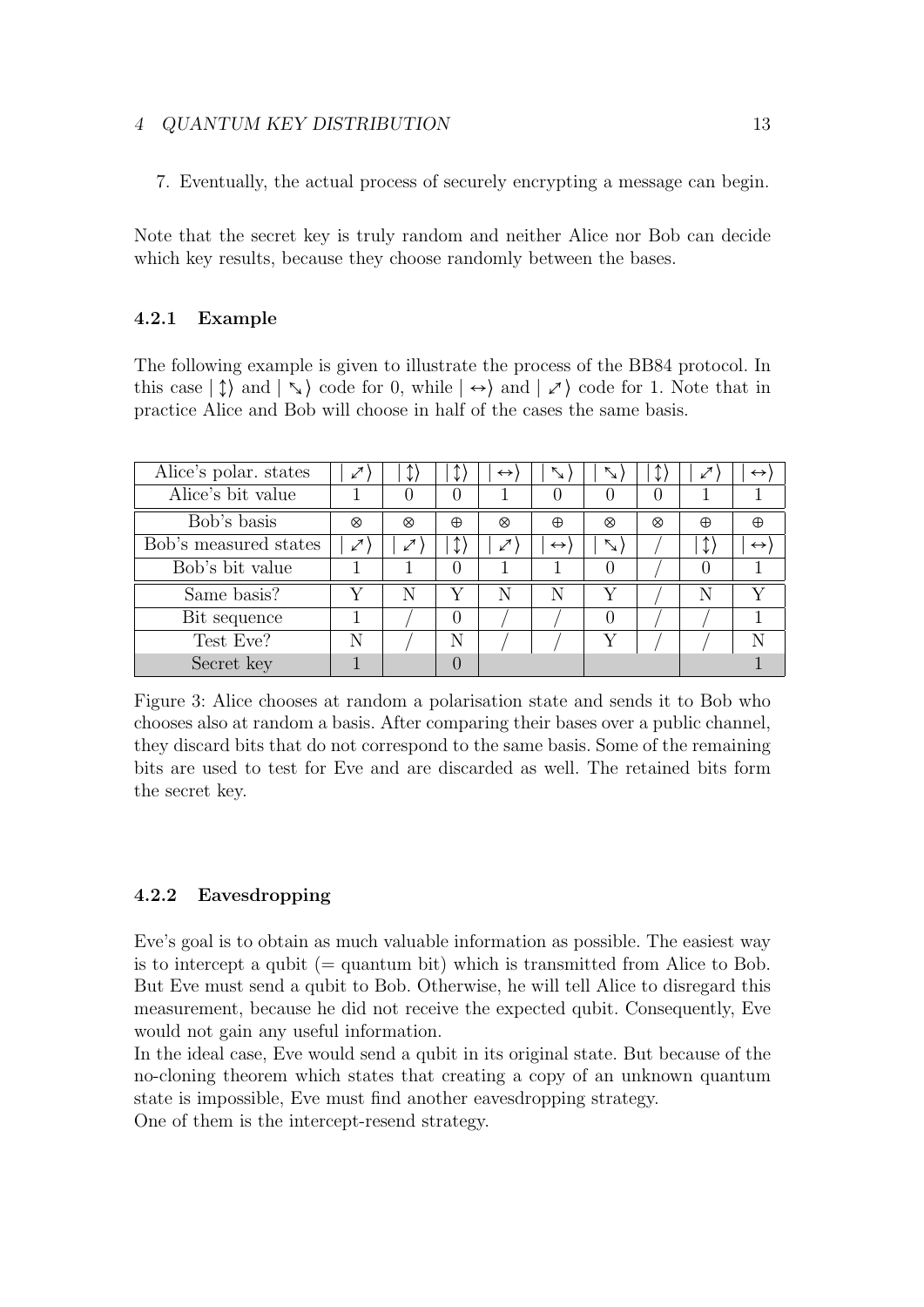#### 4 QUANTUM KEY DISTRIBUTION 14

In this case, Eve uses the same equipment as Bob and just like him, she cannot know in which basis Alice has measured the qubit. She has no other choice but to choose the bases randomly. In 50 % of the cases, Eve will guess the correct basis and resend a qubit in the correct state to Bob. Consequently, Eve's intervention will not be noticed by the legitimate users. However, in the remaining cases, Eve will use the wrong basis as she has no information about Alice's choice. This intervention will be discovered, in half of the cases, by Alice and Bob as they get uncorrelated results.

With the help of the intercept-resend strategy, Eve will get 50 % information. But Alice and Bob will obtain a 25 % error rate in their sifted key, which reveals the presence of Eve. A more serious problem appears, if Eve applies this strategy to only a fraction of the measurements. For example, this fraction amounts to 10%, then the error rate will be approximately 2.5 %, while Eve's information will be around 5 \%.

In order to appeal against such an attack, Alice and Bob use classical algorithms, first to correct the errors, and then to reduce Eve's knowledge of the final key. This process is called privacy amplification [1].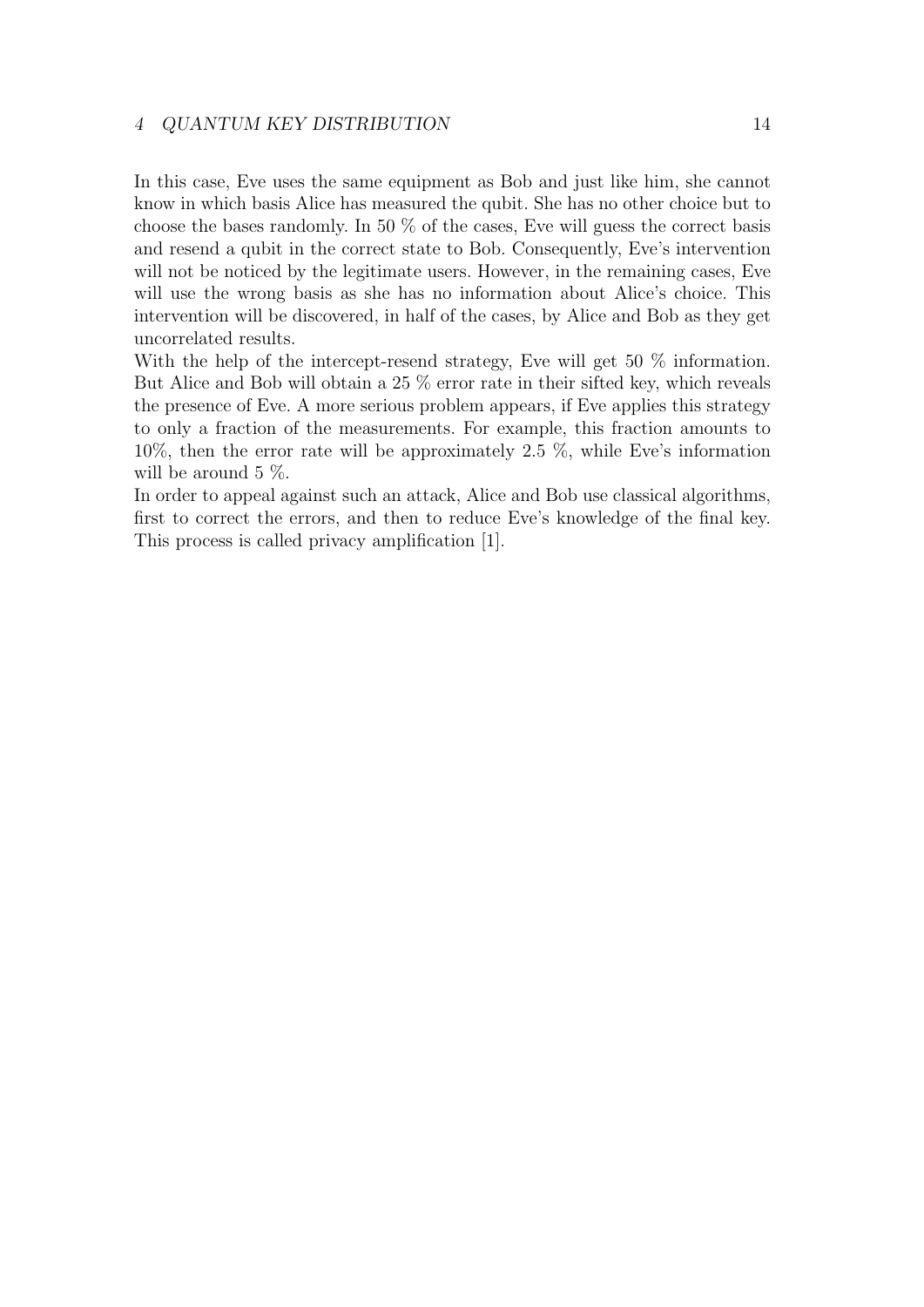### 4.3 The Ekert Protocol

In 1991, Artur K. Ekert suggested a different approach for quantum key distribution [11]. His idea is based on entangled particles. With the help of Bell's theorem, it can be tested if eavesdropping has taken place. The connection between cryptography and Bell's theorem is not obvious at the first moment. Therefore, it is helpful to take a closer look at the EPR protocol.

Albert Einstein, Boris Podolsky and Nathan Rosen, known collectively as EPR, published a paper in 1935 that challenged the completeness of quantum mechanics [13]. Einstein, Podolsky and Rosen stated the following requirement for a complete theory:

Every element of a physical reality must have a counter part in the physical theory  $[13]$ .

In the EPR paper, they started from two assumptions, namely

- **Reality:** A measured quantity exists even before the quantum mechanical measurement.
- Locality: The measurement of a particle does not influence the reality of another particle at a distant location.

It took almost 30 years to prove that the theory of local realism is not consistent. In 1964, John Stewart Bell published his famous paper "On the Einstein-Podolsky-Rosen Paradox" [12] , where he derived an important result from the same key assumptions as in the EPR paper: Bell's theorem.

Bell's theorem represents an important comparison between quantum mechanics and classical physics. Bell showed that the principle of locality was not consistent with the local hidden variable theory as initially proposed by EPR.

He proved his theorem by creating Bell's inequalities. These inequalities are valid for correlations that can be produced by any theory obeying local realism. However, quantum mechanics predicts the violation of Bell's inequalities for certain entangled states.

Bell's inequalities have been tested in numerous experiments, including the work of Freedman and Clauser in 1972 [15] and Aspect in 1982 [16]. Furthermore, it is worth mentioning the experiment by the Zeilinger group in 1998 [17] and the latest work in 2013 [18]. All experiments have confirmed the principle of quantum mechanics rather than the theory of local realism [1, 3, 14].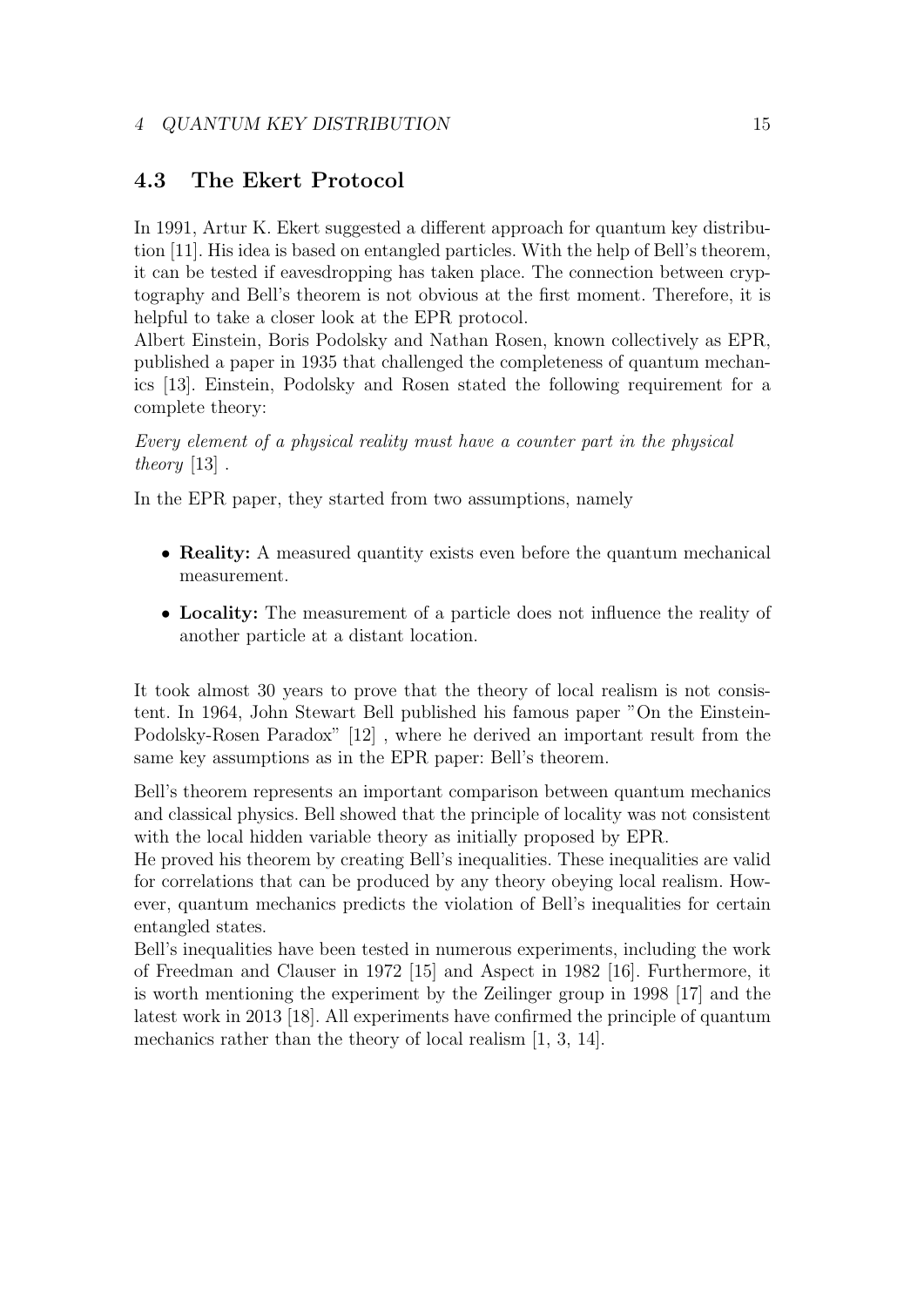#### 4 QUANTUM KEY DISTRIBUTION 16

The Ekert protocol, often also Einstein-Podolsky-Rosen protocol due to its direct connection to the EPR paradox, works as follows:

1. A source emits pairs of qubits in a maximally entangled state like:

$$
|\psi\rangle = \frac{1}{\sqrt{2}} (|\updownarrow\rangle| \leftrightarrow\rangle + |\leftrightarrow\rangle|\updownarrow\rangle).
$$
 (6)

2. Alice and Bob choose randomly between three bases, obtained by rotating the horizontal-vertical basis  $\oplus$  around the z-axis by angles :

$$
\begin{array}{ll}\n\phi_1^a = 0 & \phi_1^b = 0 \\
\phi_2^a = \frac{1}{8}\pi & \text{for Alice and} \\
\phi_3^a = \frac{1}{4}\pi & \phi_4^b = -\frac{1}{8}\pi & \text{for Bob.} \n\end{array}
$$

- 3. After the transmission has taken place, Alice and Bob release publicly which basis they have chosen for each measurement. They separate the measurements into three groups:
	- First group: Consisting of measurements using *different* orientation of the analysers.
	- Second group: Consisting of measurements using the *same* orientation of the analysers.
	- Third group: Consisting of measurements in which at least one of them failed to register a particle.

Note that the first group is used to test Bell's inequalities and the second group to establish a secure key, while the third group is discarded.

4. Finally, Alice and Bob announce publicly only their results of the first group. Thus, they can check if eavesdropping has taken place. If no eavesdropper has perturbed the system, Alice and Bob can use the measurements of the second group to obtain a secret string of bits, also known as the key.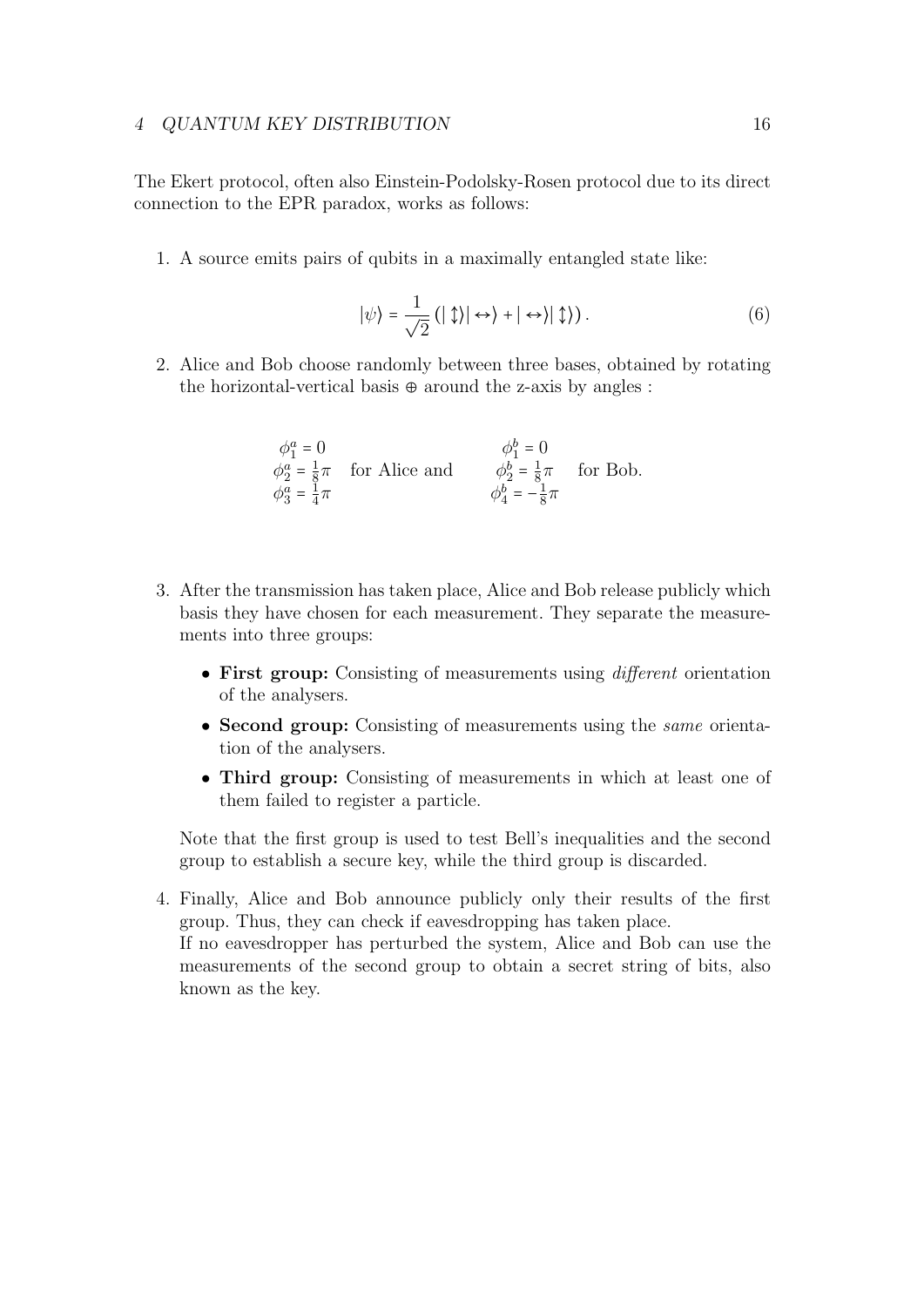Assuming a source that emits pairs of photons, each measurement can yield two results:

- $\bullet$  +1 for photons that are measured in the first polarisation state of the chosen basis
- -1 for photons that are measured in the second polarisation state of the chosen basis

Revealing the basis, Alice and Bob can obtain a bit of information. In order to test for an eavesdropper, Eve, Alice and Bob need the quantity

$$
E(\phi_i^a, \phi_j^b) = P_{++}(\phi_i^a, \phi_j^b) + P_{--}(\phi_i^a, \phi_j^b) - P_{+-}(\phi_i^a, \phi_j^b) - P_{-+}(\phi_i^a, \phi_j^b), \tag{7}
$$

which is the correlation coefficient of the measurements performed by Alice and Bob in the independently and randomly chosen basis. Note that for example  $P_{+-}(\phi_i^a, \phi_j^b)$  denotes the probability that +1 has been obtained by Alice in the basis rotated by the angle  $\phi_i^a$  and -1 by Bob in the basis roated by the angle  $\phi_i^b$ . According to the quantum rules

$$
E(\phi_i^a, \phi_j^b) = -\cos\left[2(\phi_i^a - \phi_i^b)\right].\tag{8}
$$

For bases with the same orientation, in this case  $\phi_1^a, \phi_1^b$  and  $\phi_2^a, \phi_2^b$ , quantum mechanics predicts total anticorrelation. So Alice and Bob obtain  $E(\phi_1^a, \phi_1^b)$  $E(\phi_2^a, \phi_2^b) = -1.$ 

The correlation coefficients for which Alice and Bob used bases with different orientation can be composed to define the quantity S

$$
S = E(\phi_1^a, \phi_2^b) + E(\phi_1^a, \phi_4^b) + E(\phi_3^a, \phi_2^b) - E(\phi_3^a, \phi_4^b).
$$
 (9)

This quantity is the same  $S$  as in the generalised Bell's theorem proposed by Clauser, Horn, Shimony and Holt, better known as CHSH inequality [19]. Quantum mechanics requires

$$
S = -2\sqrt{2}.\tag{10}
$$

Note that the CHSH inequality is only violated if the correlation cannot be reproduced by a local hidden variable theory [20]. Consequently, it is the strongest possible inequality for two qubits. This inequality can be used to guarantee a secure key distribution.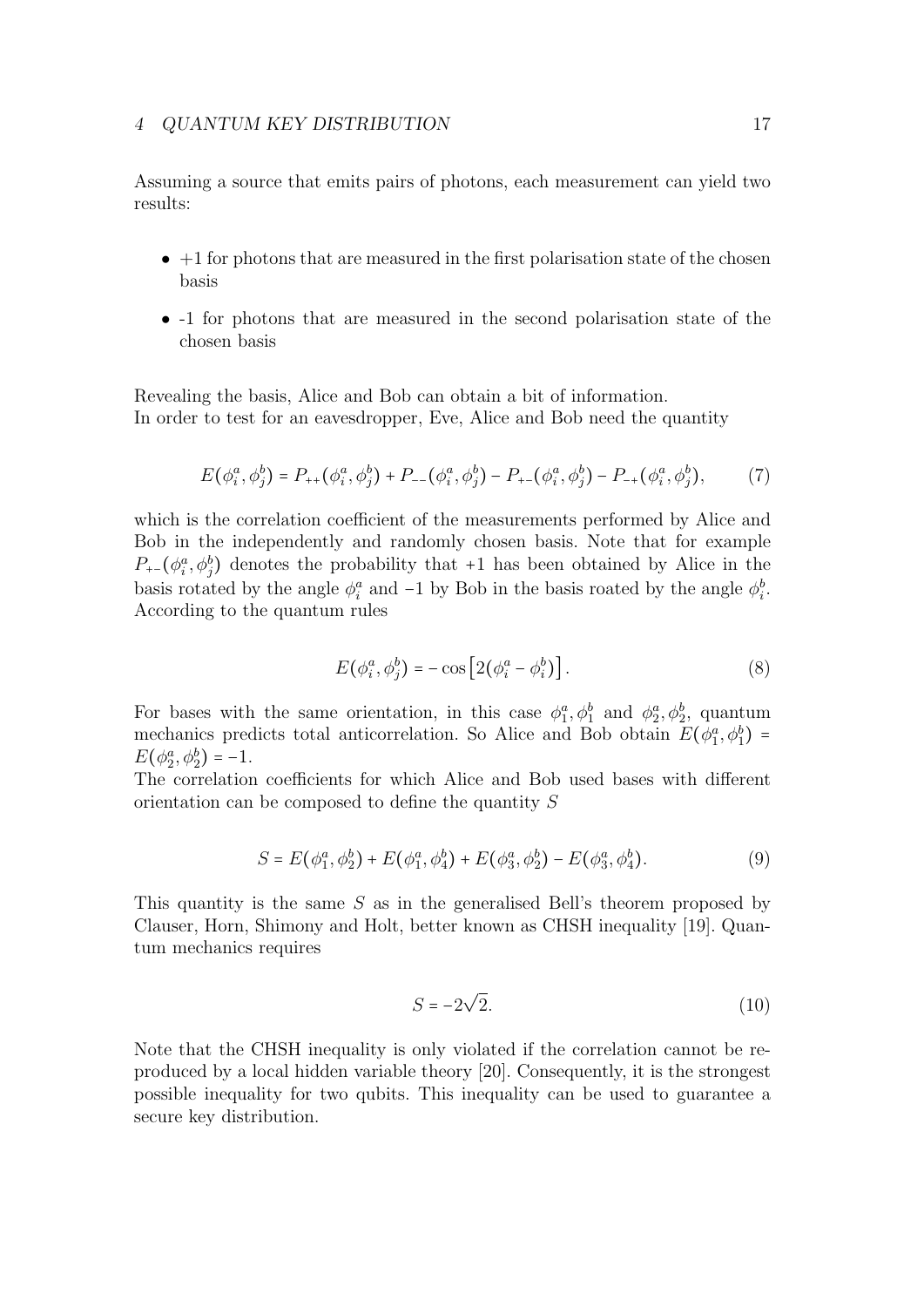#### 4 QUANTUM KEY DISTRIBUTION 18

Recalling that the legitimate users Alice and Bob have divided their measurements into three groups, they can now use their results of the first group (measurements with different orientation) to establish the value of S. If the particles were not directly or indirectly disturbed, for example by Eve, they should reproduce the result of equation (10).

This assures that the results of the second group (measurements with the same orientation) are anticorrelated and can be used to establish a secure key [3, 14].

#### 4.3.1 Eavesdropping

In order to emphasise that Bell's theorem can indeed expose eavesdropping, one should take a closer look at an eavesdropper, Eve.

Eve gets no useful information, if she intervenes during the transmission, because at this time no information is encoded in the particles. The requested information is "formed" only after the measurements by the legitimate users and the public announcement have taken place.

One strategy may be that Eve substitutes her own prepared data for Alice's and Bob's data to misguide them. But because she does not know which orientation of the analysers the two will choose, Eve's tampering will eventually be detected. In this case, Eve's intervention will be the same as introducing elements of physical reality to the polarisation directions and will lower S below its quantum value [3].

Let us take a closer look at the most favourable method for eavesdropping. In this case, Eve herself prepares each particle separately giving her total control over the state of individual particles. The well defined polarisation directions may vary from pair to pair. Therefore, it is convenient to introduce the probability  $p(\theta_a, \theta_b)$  with which Eve prepares Alice's particle in state  $|\theta_a\rangle$  and Bob's particle in state  $|\theta_b\rangle$ . However, Alice and Bob will detect Eve by estimating the value of S. To verify this one writes the density operator for each operator down

$$
\rho = \int_{-\pi/2}^{\pi/2} p(\theta_a, \theta_b) |\theta_a\rangle \langle \theta_a| \otimes |\theta_b\rangle \langle \theta_b| d\theta_a d\theta_b.
$$
 (11)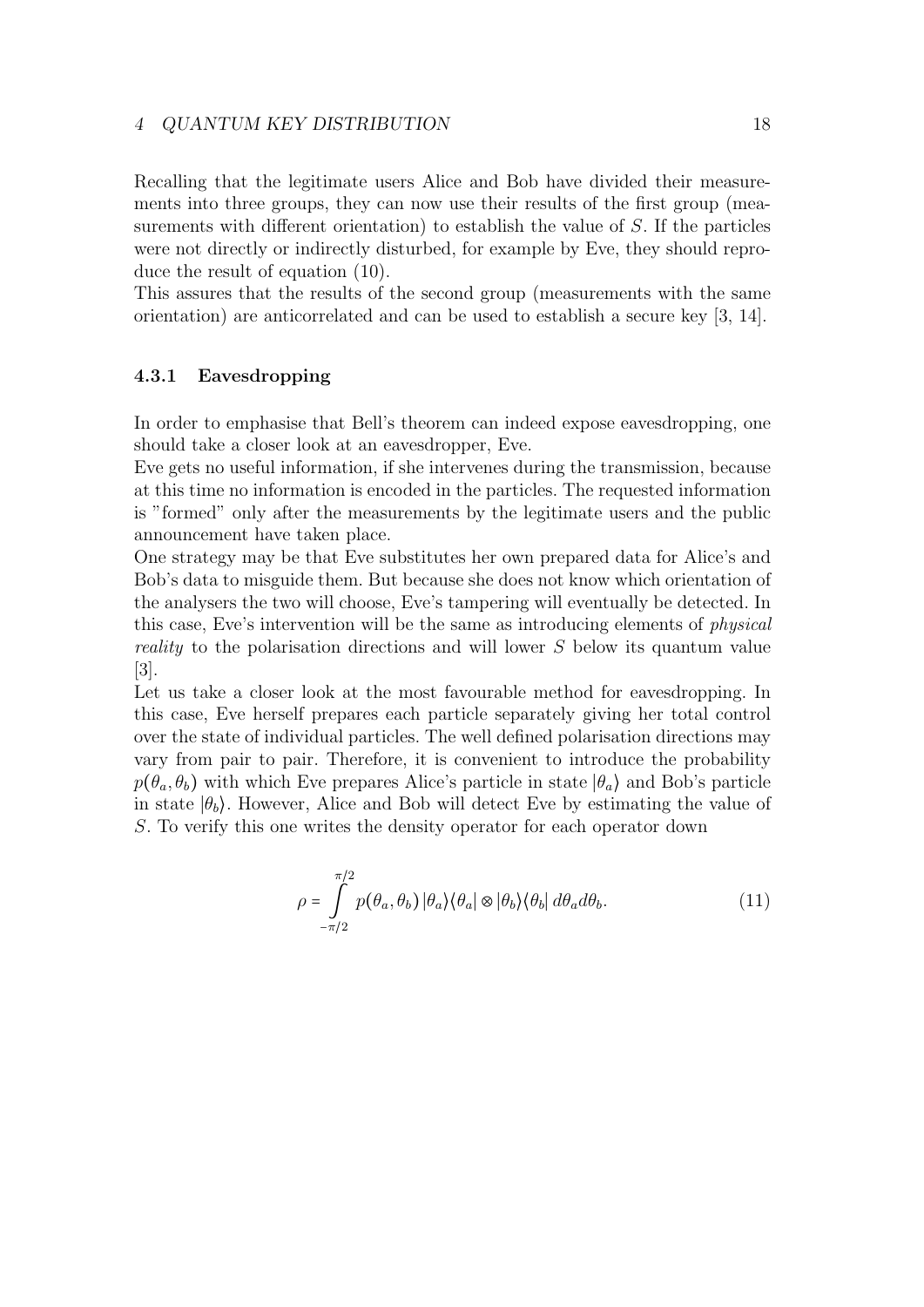#### 4 QUANTUM KEY DISTRIBUTION 19

Rewriting Equation (9) with modified correlation coefficients, one obtains

$$
\rho = \int_{-\pi/2}^{\pi/2} p(\theta_a, \theta_b) d\theta_a d\theta_b \left( \cos \left[ 2(\phi_1^a - \theta_a) \right] \cos \left[ 2(\phi_2^b - \theta_b) \right] + \cos \left[ 2(\phi_1^a - \theta_a) \right] \cos \left[ 2(\phi_4^b - \theta_b) \right] + \cos \left[ 2(\phi_3^a - \theta_a) \right] \cos \left[ 2(\phi_2^b - \theta_b) \right] - \cos \left[ 2(\phi_3^a - \theta_a) \right] \cos \left[ 2(\phi_4^b - \theta_b) \right]. \tag{12}
$$

This leads to

$$
S = \int_{-\pi/2}^{\pi/2} p(\theta_a, \theta_b) d\theta_a d\theta_b \sqrt{2} \cos [2(\theta_a - \theta_b)], \qquad (13)
$$

which implies

$$
-\sqrt{2} \le S \le \sqrt{2} \tag{14}
$$

for any state preparation described by the probability distribution  $p(\theta_a, \theta_b)$ . The obtained result confirms the assumption that Alice and Bob will notice Eve's tampering, because the result (14) will always be smaller than the requested  $|S|=2$ √ 2 [3].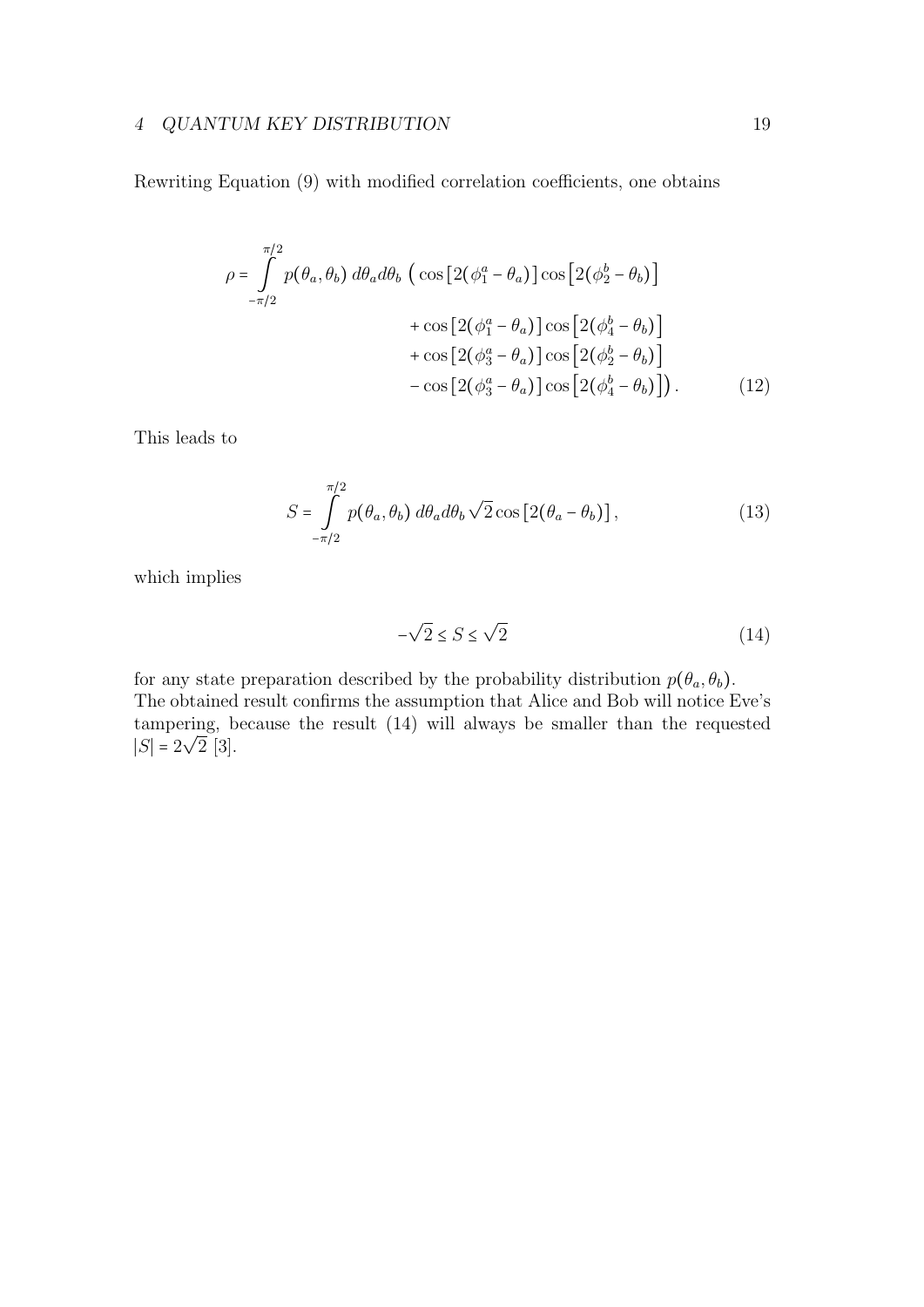# 5 Real-World Implementation

Although published in 1992, the first quantum key distribution experiment was demonstrated in 1989 by the IBM-Montreal group [21]. Since then, the experimental realisations have made an enormous progress. In practice, photons are the best candidates for carrying the different quantum states. The reason is that they are easy to produce and their interaction with the environment, e.g. decoherence, can be controlled. Moreover, researchers can benefit from the developments in the last three decades in optical telecommunications.

In general, there are two possibilities: the first is to use optical fibres to guide the light between two points. The other one is to establish quantum communication from a satellite down to earth or to another satellite.

As it is often the case with experimental realisations, there is a gap between theory and reality. In theory, all errors are only caused by an eavesdropper, but the situation is rather different in practice. Many factors define how well a quantum cryptography system works. These include transmission length, key generation rate and quantum bit error rate (QBER) which is the ratio of the error rate to the key rate.

Experimental imperfections may lead to uncorrelated bits. If, for example, Bob's polariser cannot distinguish perfectly between two orthogonal states, he will occasionally detect photons in the wrong channel. Another problem is to ensure that the encoded bits are maintained during transmission. For instance, a horizontally polarised photon should still be horizontally polarised by the time it reaches Bob. However, most errors are not because of photons that have been incorrectly detected, but rather due to the noise of the detectors. These errors arise when a detector registers a count, although no photon has reached the detector. These false detections are mostly of thermal origin which can produce fluctuations within seconds or minutes. To overcome this problem, a classical error correction procedure is applied which leads to a reduction of the key rate. But the real problem is to estimate the amount of information obtained by Eve. Therefore, Alice and Bob use privacy amplification which reduces Eve's knowledge to an arbitrary low level. In this procedure, several bits are combined into one in such a way that they only correlate if Alice's and Bob's initial bits are the same. The drawback of privacy amplification is that it shortens the key length and it is only possible to a certain error rate [5].

### 5.1 Polarisation Encoding

The first demonstration of quantum key distribution in 1989 [21] used polarised photons and free space propagation over a distance of 30 cm. Despite the small scale of the experiment, it had a strong impact. Since then, the progress in this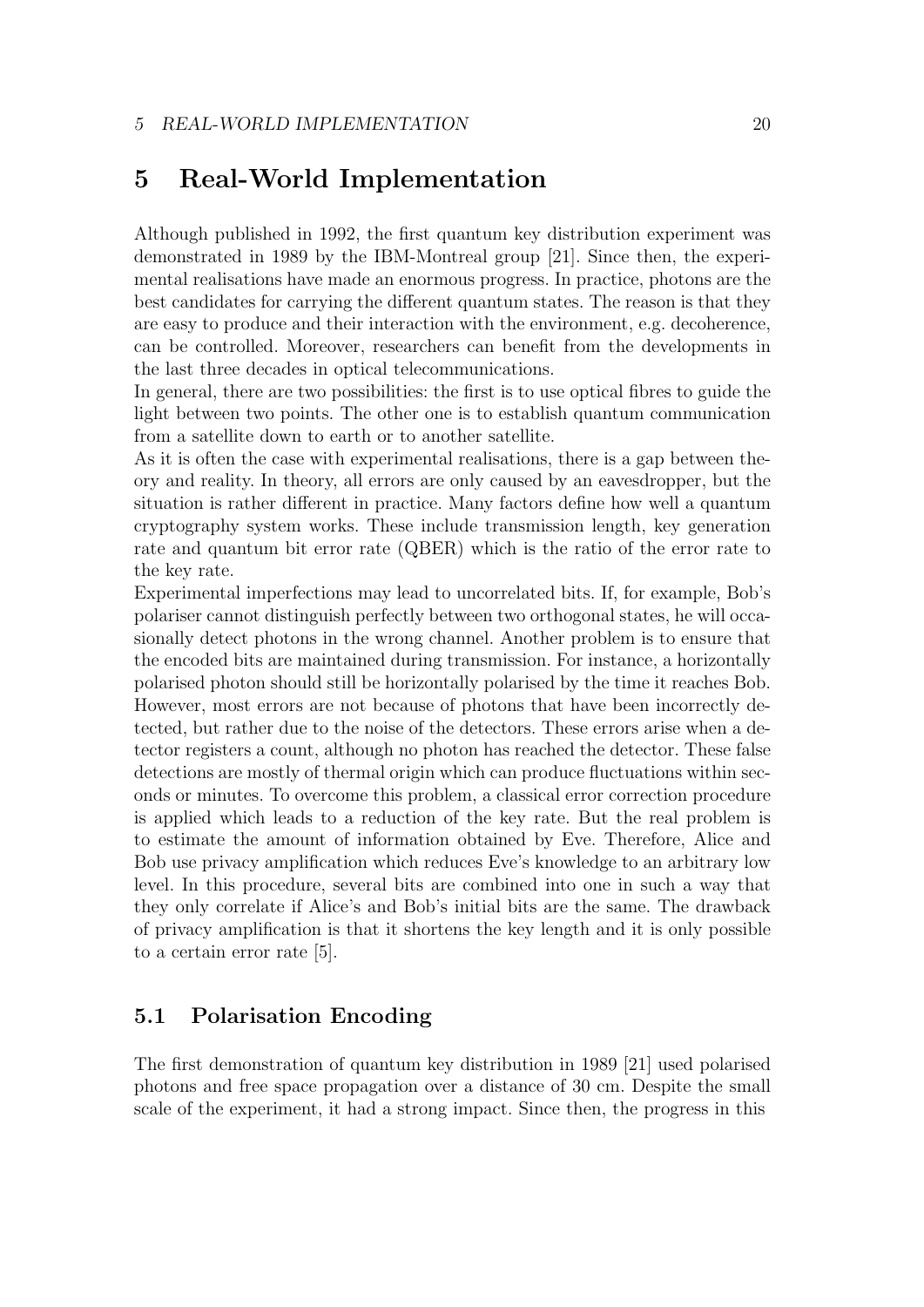

Figure 4: Set-up for a typical QC system using the polarisation of photons. Abbr.:  $LD =$  laser diode,  $BS =$  beam splitter,  $F =$  neutral density filter,  $\lambda/2$  = half waveplate, PBS = polarising beam splitter, APD = avalanche photodiode [1].

new field was enormous and several groups have shown that quantum cryptography works also outside of a physics laboratory.

A typical system for quantum cryptography following the BB84 four-state protocol with polarised photons is shown in Figure 4. Alice's system consists of four laser diodes which emit photon pulses polarised at  $-45^{\circ}$ , 0°, +45° and 90°. The faint laser pulses are attenuated by a set of filters to reduce the average number of photons below one.

In order to illustrate how the experiment works, consider a photon which is, for example, polarised at +45○ . It is essential that the pulses remain polarised for Bob. But the state of polarisation is arbitrarily changed when transported along an optical fibre cable. Due to the birefringence in the fibre, fluctuations in the resulting polarisation are caused and the polarisation mode dispersion leads to a reduction of the polarisation. At Bob's end, the polarisation controller must recover the initial polarisation, in this case +45○ . If Bob chooses the horizontalvertical basis, he will get a random outcome, because there is an equal probability of reflection and transmission at the polarising beam splitter. But if he chooses the diagonal basis, he will get a deterministic outcome.

Further experiments have shown that polarisation encoding by using optical fibres is not the best choice for quantum cryptography, because the polarisation transformation in a long optical fibre becomes unstable after a while.

This problem can be reduced by using free space systems, since air has essentially no birefringence [1, 3].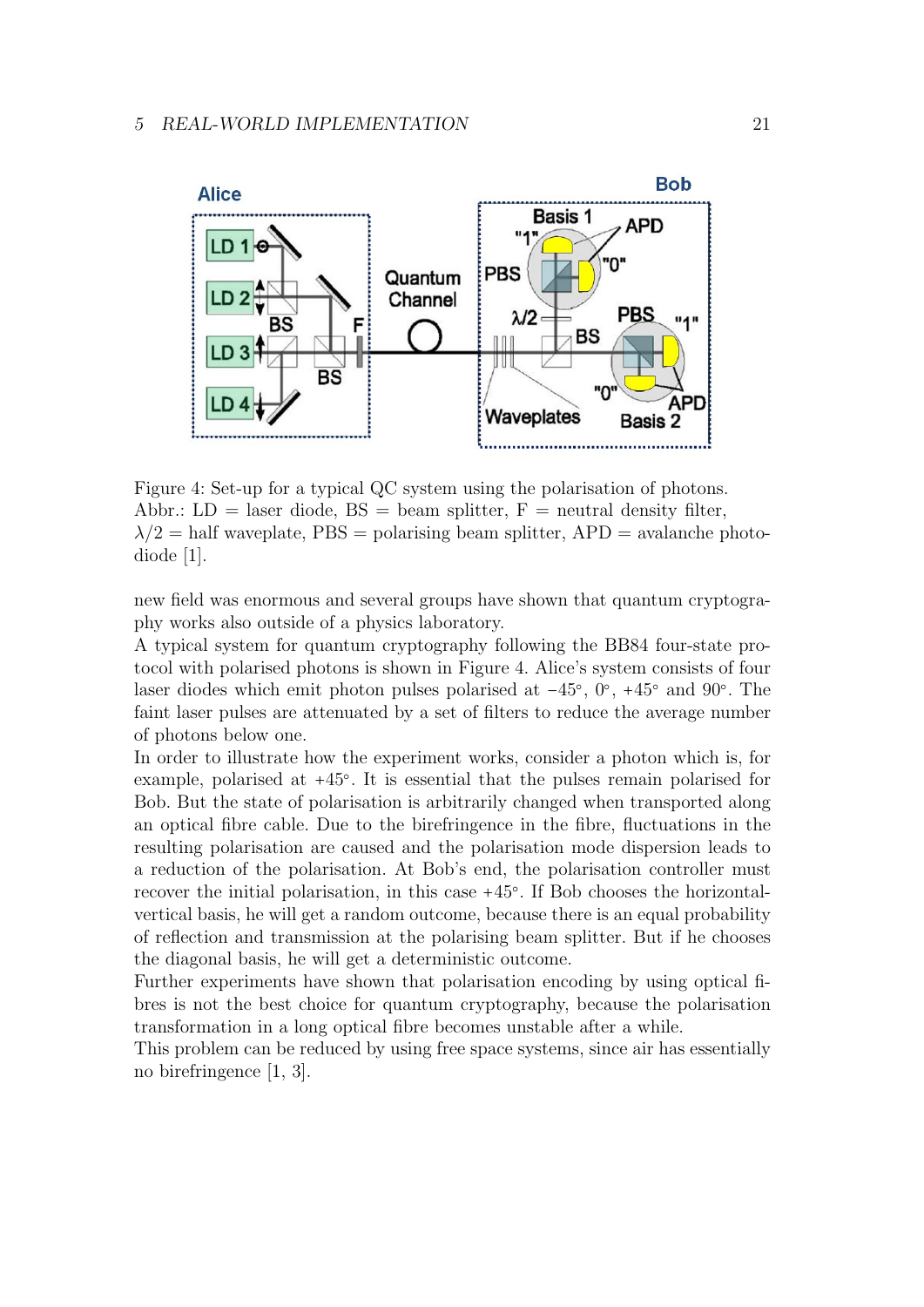#### 5 REAL-WORLD IMPLEMENTATION 22

### 5.2 Polarisation Entanglement

An elegant alternative to the previously discussed method is quantum cryptography based on entangled photon pairs. An advantage of using photon pairs is that false detection can be easily revealed, since a detected photon implies the presence of another photon of the pair. This is beneficial because currently available single photon detectors have a high dark count rate, which is the average rate of falsely registered photons.

The set-up which is illustrated in Figure 5 resembles the already discussed system for polarisation encoding which is based on faint laser pulses.



Figure 5: Set-up for a typical QC system using entangled photon pairs. Abbr.:  $PR =$  active polarisation,  $PBS =$  polarising beam splitter,  $APD = \text{avalanche photodiode}.$  [1]

In this quantum cryptography system a two photon source emits pairs of entangled photons towards Alice and Bob. Each photon is analysed with a polarisation beam splitter. The orientation of the beam splitter can be changed rapidly with respect to a common reference.

A significant advantage of polarisation entanglement is that analysers are simple and efficient. Nevertheless, the difficulty to keep the polarisation stable over distances of a few kilometres in optical fibres remains. However, these experiments play an interesting role in free space quantum cryptography [1] .

# 5.3 The "Venus von Willendorf" Experiment

In 1999, the Zeilinger group demonstrated a quantum cryptography system based on polarisation entangled photon pairs [22]. Two different protocols were implemented: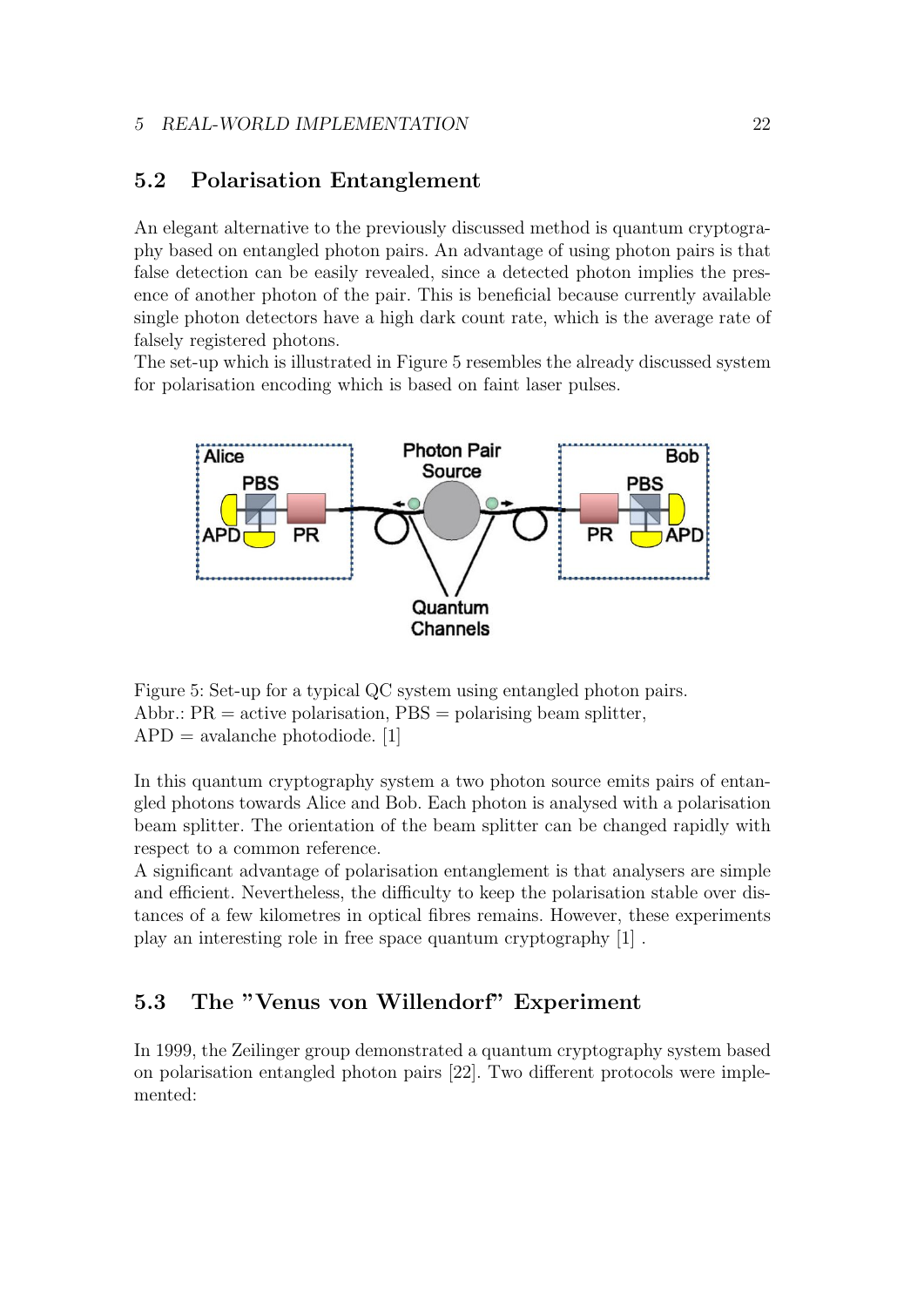#### 5 REAL-WORLD IMPLEMENTATION 23

1. The first scheme is based on the Ekert protocol, but instead of using the CHSH inequality to establish the security, one utilises Wigner's inequality, another special form of Bell's inequalities. The advantage of this implementation is that each user only needs two analyser settings, while the Ekert scheme based on the CHSH inequality requires three settings of Alice's and Bob's analysers.

The two settings of the analysers are given by  $-30^{\circ}$ ,  $0^{\circ}$  for Alice and  $0^{\circ}$ ,  $+30^{\circ}$ for Bob, as shown in Figure 6a. The two parties vary their analysers randomly and independently which leads to four possible combinations. One combination is used to establish the key - in this case, the parallel setting (Alice  $= 0^{\circ}$  and Bob  $= 0^{\circ}$ ). The remaining three combinations allow a test of Wigner's inequality. This simplifies significantly the experimental implementations of the quantum key distribution.

2. The second scheme is a variant of the BB84 protocol with entangled photons. In this case, Alice and Bob vary their polarisers between  $0^{\circ}$  and  $+45^{\circ}$ , as illustrated in Figure 6b. Whenever they choose the same orientation of their polarisers, they will receive perfectly anticorrelated results which they use for the key. Alice and Bob select at random some of the remaining bits which they discard later to evaluate the error rate.



Figure 6: Setting for Alice's and Bob's analysers for a QC system based either on (a) Wigner's inequality or (b) the BB84 protocol [22].

For the experimental realisation entangled photon pairs at a wavelength of 702 nm are produced. They are transmitted, via optical fibres, to Alice and Bob who are apart by a distance of 360 m. In each station, there is an independent Rubidium clock that simply registers the photon arrival times and two channel polarisers with the channels "0" and "1". After the measurement, the coincident detections obtained at parallel settings  $(0, 0, 0)$ , which occur in the quarter of all events, can be used for establishing the key. The other combinations of settings,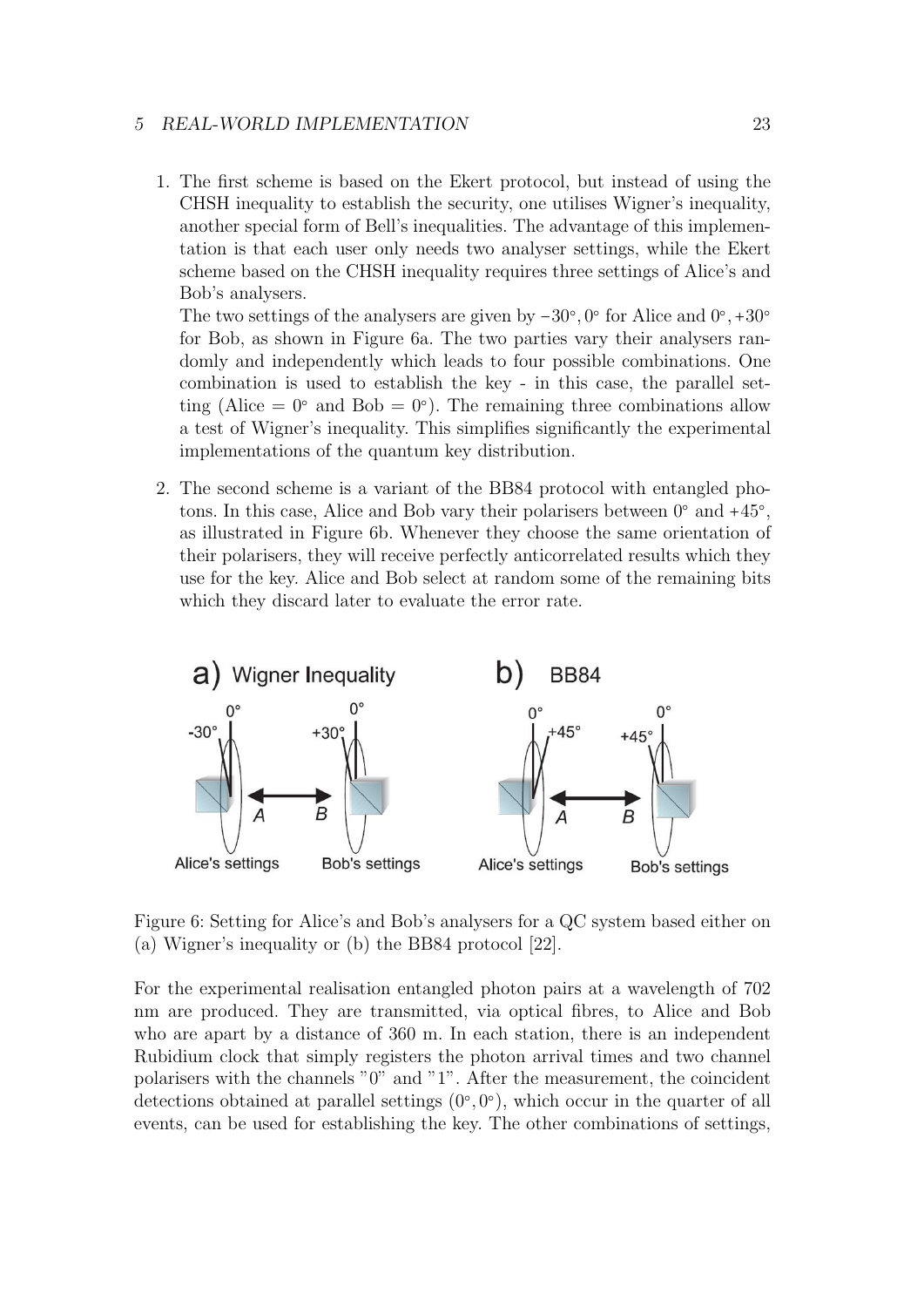#### 5 REAL-WORLD IMPLEMENTATION 24

including  $(-30^{\circ}, +30^{\circ})$ ,  $(-30^{\circ}, 0^{\circ})$  and  $(0^{\circ}, +30^{\circ})$ , are used to check for a possible eavesdropper by inserting the results in Wigner's inequality. In this experiment, the violation of the inequality is in agreement with the prediction of quantum mechanics and hence ensures a secure key distribution. Alice and Bob established 2161 bits of raw keys at a rate of 420 bits per second and obtained a quantum bit error rate of 3.4 %.

For the BB84 scheme, Alice and Bob have measured, in half of the cases, coincidences with parallel analysers,  $(0, 0)$  and  $(+45, 45)$ . These results form the raw keys. After the measurement run, the legitimate users collected approximately 80000 bits of key at a rate of 850 bits per second and obtained a quantum bit error rate of 2.5 %. Alice and Bob use 10 % of the key for checking the security and the remaining 90 % of the key to implement a simple error reduction scheme. At last, Alice sends a 43200 bit large image to Bob via the one-time pad protocol. The image illustrates the "Venus von Willendorf" sculpture <sup>1</sup> , as shown in Figure 7. This experiment represents the first full implementation of quantum cryptography based on entangled states [14, 22].



Figure 7: (a) Alice encrypts the "Venus von Willendorf" image, via bitwise XOR operation, with her key. (b) The encrypted image is transmitted to Bob. (c) Bob decrypts the visual information with his key and obtains the "Venus von Willendorf" image with few errors because of the remaining bit errors in the keys [22].

<sup>1</sup>The "Venus von Willendorf" figure was found in 1908 at Willendorf in Austria and is estimated to have been made between 24000 and 22000 BC.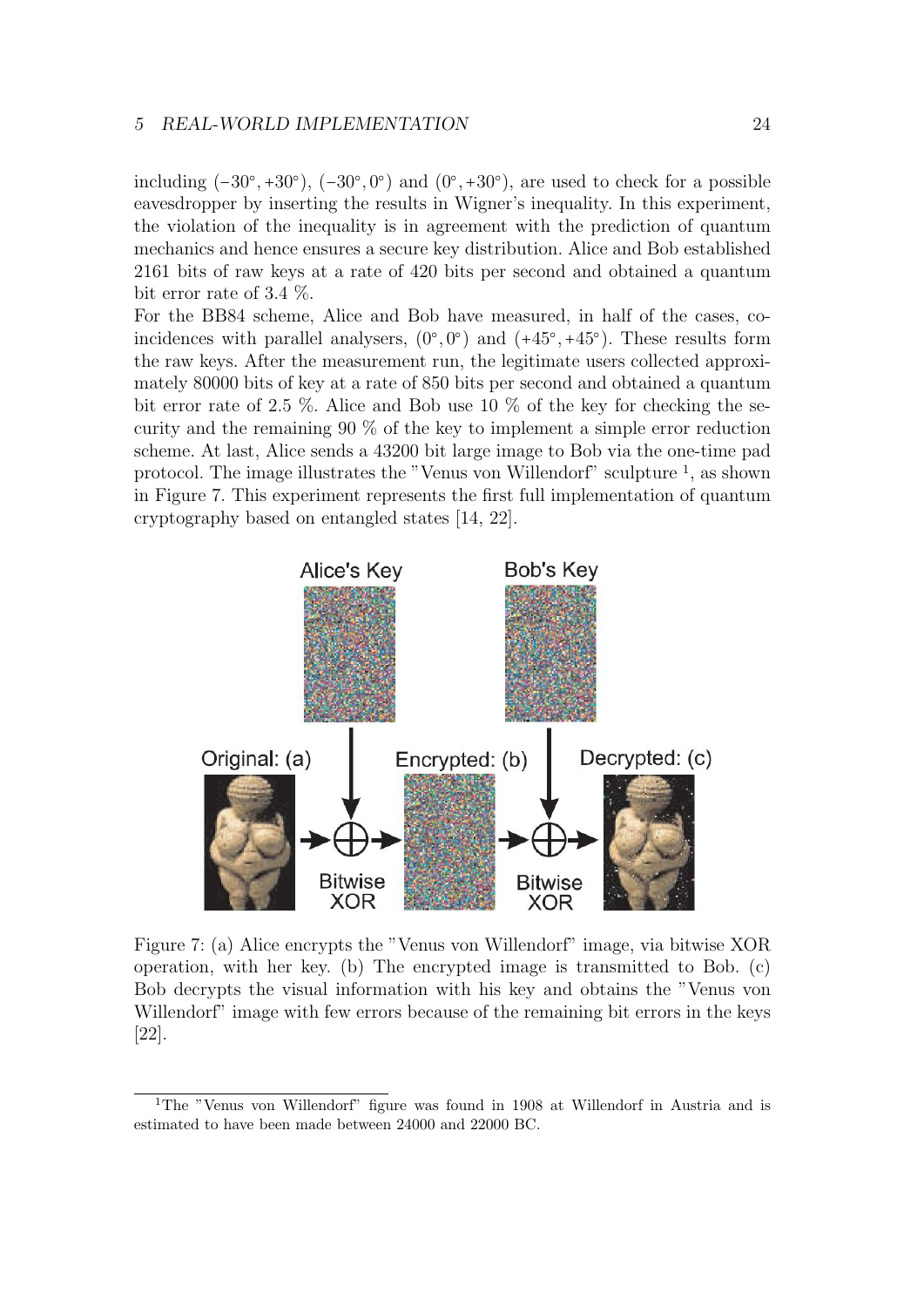# 6 Conclusion

Quantum cryptography is the most advanced technology in the area of quantum information. It is the first fundamental quantum concept that is in the process of making the transition from purely scientific research to an industrial application [23]. Thus, it is desirable to make the systems more stable and easier for the use of some potential end-users interested in secure communication, rather than in quantum mechanics. The provided information only scratches the surface of a continued developing topic <sup>2</sup> .

This thesis gives a brief overview on quantum cryptography, starting with the history of cryptography. Even ancient civilisations realised the importance of communicating securely to avoid that precious secrets fall into the wrong hands. Two classical cryptograms are introduced which are based on two different types of key. On the one hand, there is the asymmetrical cryptosystem, which is often referred to as public-key cryptosystem. This system still dominates the markets, although the security depends on unproven mathematical assumptions. On the other hand, there is the symmetrical cryptosystem, also known as secret-key cryptosystem, which provides perfect security. But it suffers from a major flaw: the key distribution. The solution for that is quantum cryptography which makes it possible that two parties share a random key securely. Consequently, the notion "quantum key distribution" is more accurate.

The first quantum cryptography protocol was proposed by Charles H. Bennett and Gilles Brassard in 1984, therefore the name "BB84 protocol". Independently of the BB84 paper, Artur K. Ekert published the Ekert protocol which is based on entangled particles and uses Bell's theorem to test if eavesdropping has taken place.

At the moment, quantum cryptography is still limited in distance and suffers from low transmission rates. But in the last decade, lots of experiments have proven to operate outside the laboratory with a high reliability. This confirms the idea that quantum cryptography will find commercial application in the not too distant future .

To sum it up, properly implemented quantum cryptography ensures secure communication, in contrast to classical cryptosystems. But this strength of quantum cryptography might turn out to be its weakness, because this would mean that even security agencies would be unable to break quantum cryptograms [1].

- http://xxx.lanl.gov/archive/quant-ph
- http://www.qubit.org/
- http://vcq.quantum.at/

<sup>2</sup>For further information on quantum cryptography and related topics, the following websites are recommended: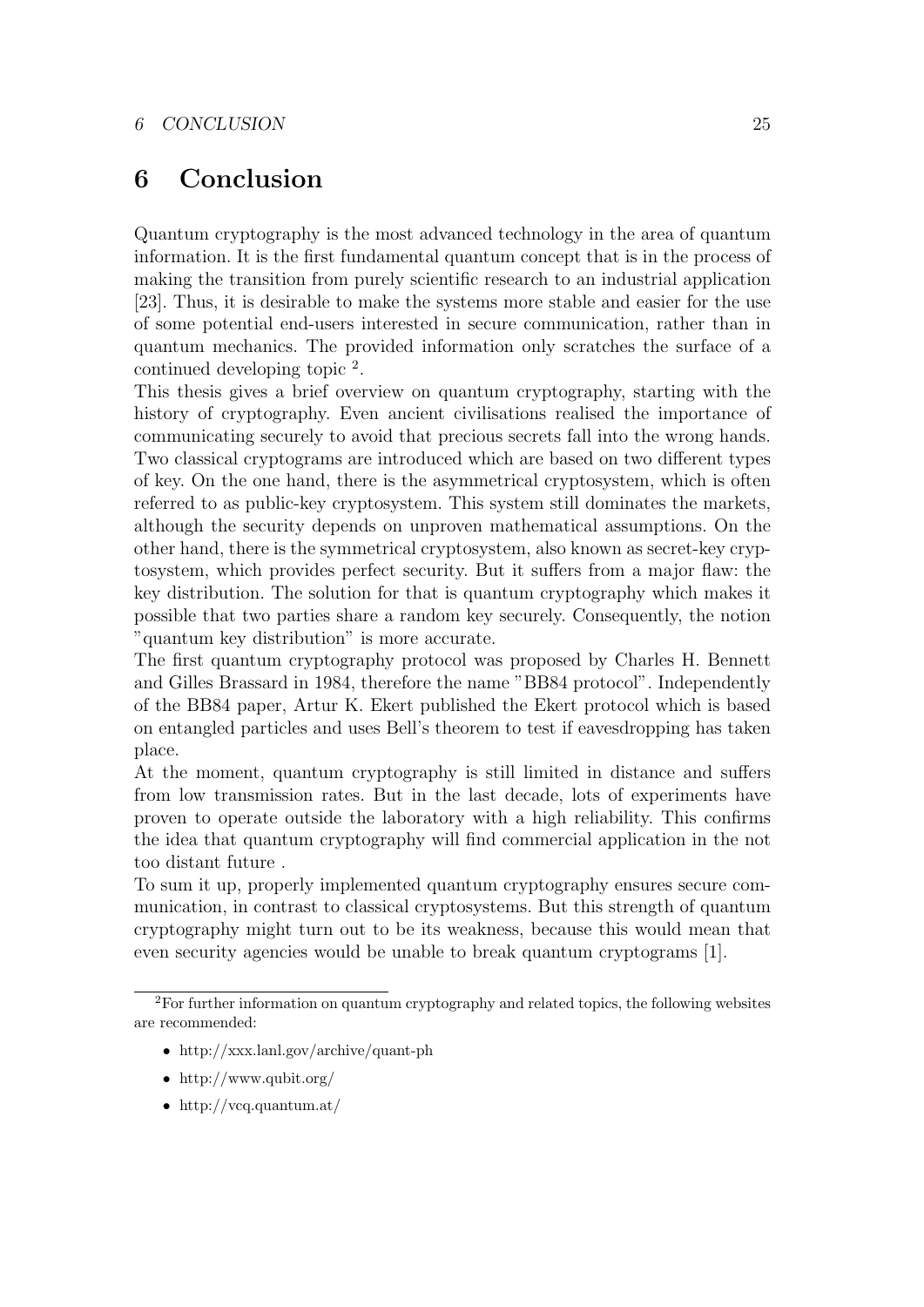# References

- [1] N. Gisin, G. Ribordy, W. Tittel, H. Zbinden "Quantum Cryptography", Rev. of Mod. Phys. 74, pp. 145 - 195 (March 2002)
- [2] H. G. Liddell, R. Scott "A Greek-English Lexicon", Oxford University Press (1995)
- [3] D. Bouwmeester, A. Ekert, A. Zeilinger "The Physics of Quantum Information", Springer-Verlag Berlin [et al.] (2000)
- [4] S. Singh "The Code Book: The Science of Secrecy from Ancient Egypt to Quantum Cryptography", Anchor Books, New York (1999)
- [5] W. Tittel, G. Ribordy, N. Gisin "Quantum Cryptography", Phys. World (March 1998)
- [6] R. Rivest, A. Shamir, L. Adleman "On Digital Signatures and Public-Key Cryptosystems", MIT Laboratory for Computer Science, Technical Report, MIT/LCS/TR-212 (January 1979)
- [7] P. W. Shor "Polynomial-Time Algorithms for Prime Factorization and Discrete Logarithms on a Quantum Computer", (1996) arXiv:quant-ph/9508027
- [8] W.K. Wootters, W.H. Zurek "A single quantum cannot be cloned", Letters to Nature, 299 (1982)
- [9] W.K. Wootters, W.H. Zurek "The no-cloning theorem", Physics Today (February 2009)
- [10] C. H. Bennett, G. Brassard "Quantum Cryptography: Public key distribution and coin tossing", Proc. of the IEEE International Conference on Computers, Systems and Signal Processing, Bangalore (1984)
- [11] A. K. Ekert "Quantum Cryptography Based on Bell's Theorem", Phys. Rev. Lett. 67, pp. 661 - 663 (1991)
- [12] J. S. Bell "On the Einstein-Podolsky-Rosen Paradox", Physics. 1 , pp. 195- 200 (1964)
- [13] A. Einstein B. Podolsky, N. Rosen "Can Quantum-Mechanical Description of Physical Reality be Considered Complete?", Phys. Rev. 47 (10), pp. 777 - 780 (1935)
- [14] R. A. Bertlmann, A. Zeilinger "Quantum [Un]speakables: from Bell to quantum information", Springer-Verlag Berlin [et al.] (2002)